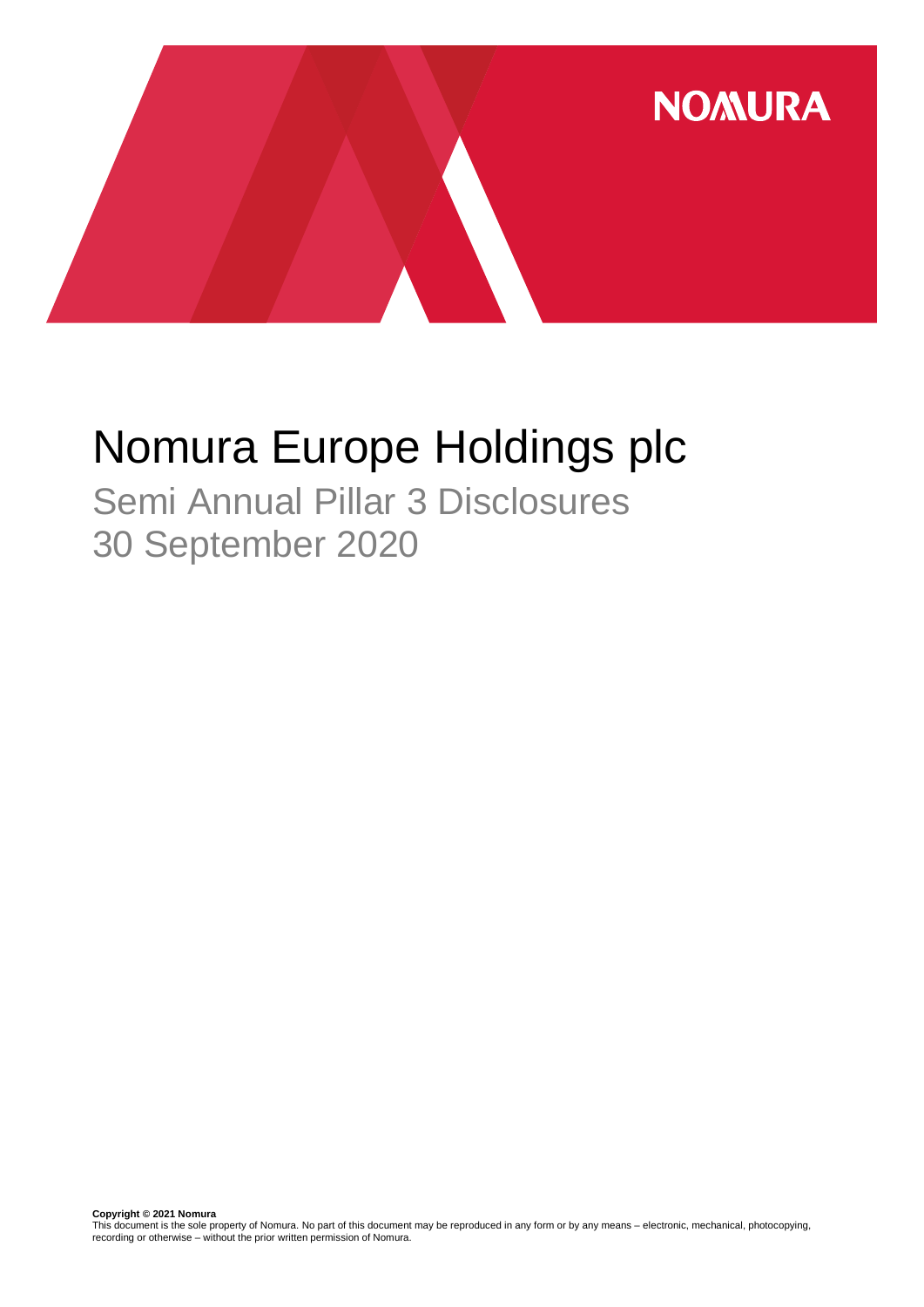## **Table of Contents**

| Template 3: Credit quality of performing and non-performing exposures by past due days 20 |  |
|-------------------------------------------------------------------------------------------|--|
|                                                                                           |  |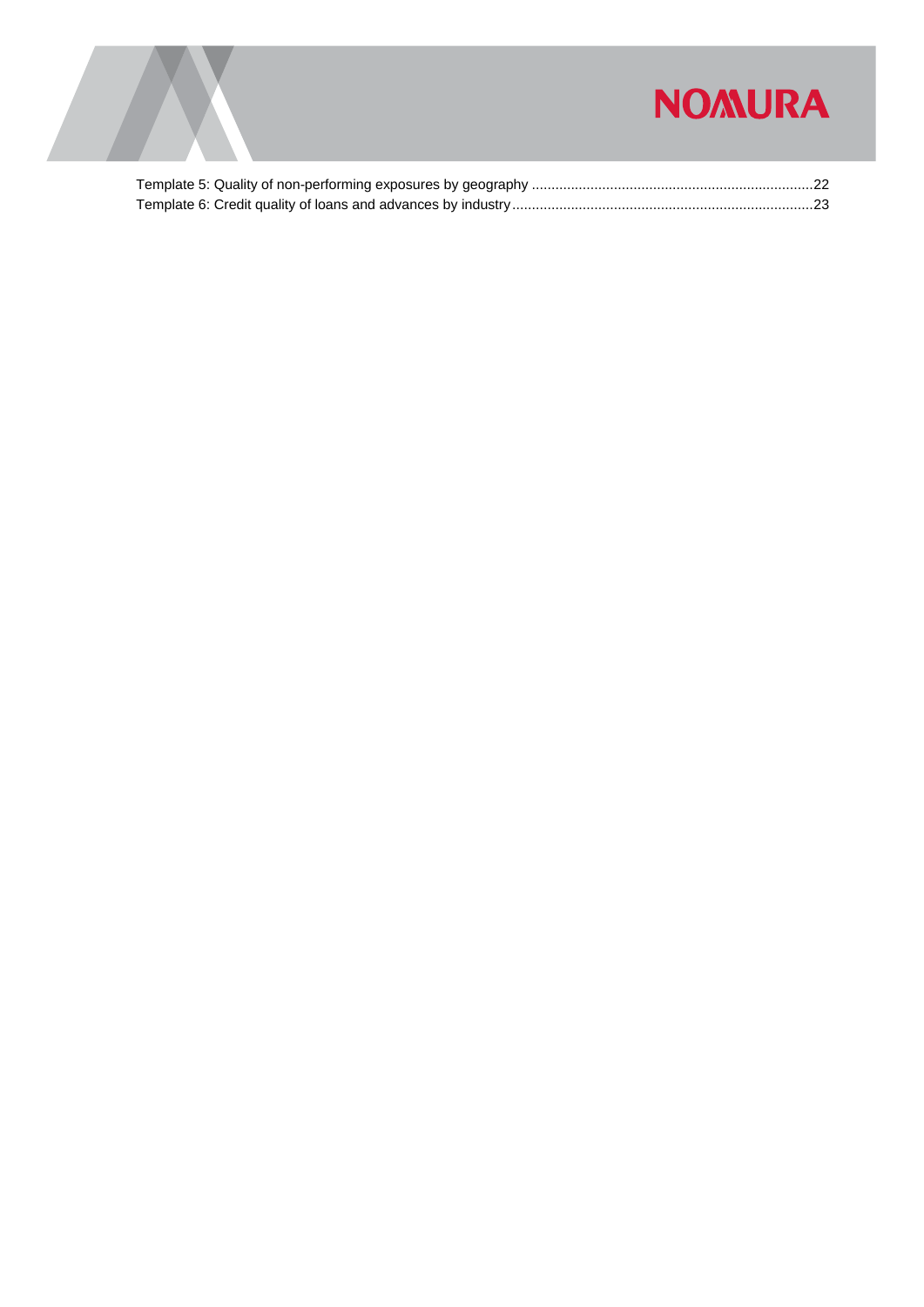## <span id="page-3-0"></span>**Foreword**

#### <span id="page-3-1"></span>**Background**

The Nomura Europe Holdings plc Group ("The Group") is authorised by the Prudential Regulation Authority ("PRA") and regulated by the Financial Conduct Authority ("FCA") and the PRA. The regulatory consolidation is produced in accordance with the requirements established under the Capital Requirements Directive ("CRD") and the Capital Requirements Regulation ("CRR"), collectively referred to hereinafter as "CRD IV", which came into effect on 1<sup>st</sup> January 2014.

#### <span id="page-3-2"></span>**Scope of Application**

This document presents the consolidated Pillar 3 disclosures as at 30<sup>th</sup> September 2020 for the Group as well as disclosures covering three material subsidiaries where required, Nomura International Plc ("NIP"), Nomura Bank International Plc ("NBI") and Nomura Financial Products Europe GmbH ("NFPE")

The Group, NIP and NBI are regulated by the PRA and FCA whereas NFPE is regulated by the BaFin.

NIP contributes over 95% of the Group's capital requirement and its risk management policies and procedures are consistent with The Group. Significant subsidiary disclosures have been made for NIP as applicable.

NBI is a United Kingdom ("UK") regulated bank but its Risk Weighted Assets ("RWA") are immaterial to the Group. Therefore NBI disclosures have been made for article 437 (Own Funds) with no other disclosures relevant to significant subsidiary requirements.

NFPE's RWA's are also immaterial to the Group. Therefore NFPE disclosures have also been made for article 437 (Own Funds) with no other disclosures relevant to significant subsidiary requirements.

Other regulated subsidiaries included in the Group consolidation figures are Nomura Bank Luxembourg S.A. ("NBL"), Banque Nomura France S.A. ("BNF"), Nomura Alternative Investment Management France S.A.S ("NAIME"), Nomura Saudi Arabia ("NSA"), and Nomura Bank Switzerland Ltd ("NBS").

Certain subsidiaries are subject to local Pillar 3 Regulatory requirements. However, owing to their inclusion and small size within the Group, separate quarterly disclosures have not been made for NBL, BNF, NAIME, NSA or NBS.

#### <span id="page-3-3"></span>**Scope of Consolidation**

The Group's regulatory consolidation includes UK and non-UK regulated entities; Article 6 of the CRR provides guidance on capital calculations and consolidation of subsidiary undertakings. The regulatory consolidation excludes certain special purpose entities which are included in the accounting consolidation under UK GAAP. A small number of entities included in the accounting consolidation are also excluded from the regulatory consolidation on the basis of their immaterial balance sheet size. There is no material impact on the regulatory capital position of the Group due to the exclusion of these entities.

All companies within the Group are limited by ordinary shares. Apart from the requirements to hold regulatory capital, subject to regulatory approval by the relevant local authority, there is no practical or legal impediment to the prompt transfer of capital between entities within the Group. The Group is a 100% owned subsidiary of Nomura Holdings Inc. ("NHI") (incorporated in Japan), the ultimate parent of the Group. NHI publishes separate Pillar III disclosures [\(NHI Pillar 3\)](https://www.nomuraholdings.com/investor/summary/highlight/ratio.html). NHI, together with The Group and NHI's other subsidiary undertakings, form the "Nomura Group".

With effect from April 2015, the Group applied the UK Companies Act 2006 exemption from producing statutory group accounts. The exemption applies to a UK parent company where certain conditions are met. Specifically this includes where the UK parent and all of its subsidiaries are included in group accounts of a larger non-European Economic Area ("EEA") group prepared in accordance with accounting standards which are equivalent to EU-adopted IFRS. Statutory consolidated accounts for the Group are therefore not to be published.

#### <span id="page-3-4"></span>**KM1: Key Metrics**

|                                     | The Group |
|-------------------------------------|-----------|
| Capital (\$m)                       |           |
| Tier 1 Capital                      | 5,358     |
| Tier 2 Capital                      | 2,160     |
| Capital Requirements (\$m)          |           |
| <b>Total RWA</b>                    | 30,625    |
| Total Capital Requirement (1)       | 3,709     |
| Capital Ratios (%)                  |           |
| Tier $1^{(2)}$                      | 17.5%     |
| Leverage Ratio                      |           |
| Total Leverage Ratio Exposure (\$m) | 163,988   |
| Leverage Ratio (%)                  | 3.3%      |

*1. Pillar 1 + Pillar 2A requirements*

*2. Tier 1 Capital / Total RWA*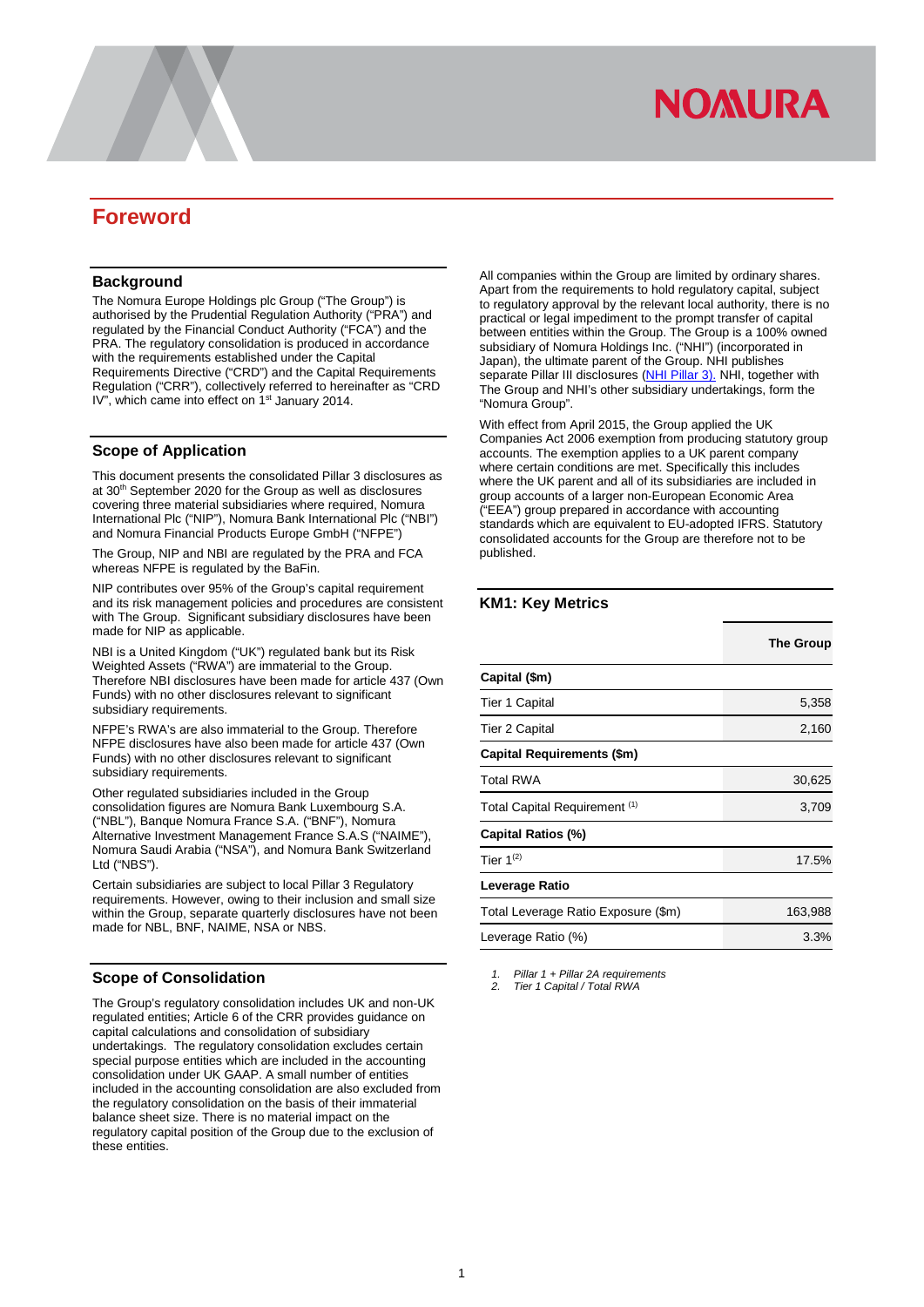## <span id="page-4-0"></span>**Own Funds**

#### <span id="page-4-1"></span>**CC1: Composition of Regulatory Capital**

*CRR Articles 437 and 492* 

The Group, NIP, NBI and NFPE Own Funds:

|                    |                                                                     | Sep-20    |            |            |              |
|--------------------|---------------------------------------------------------------------|-----------|------------|------------|--------------|
| ITS <sup>(1)</sup> | \$m\$                                                               | The Group | <b>NIP</b> | <b>NBI</b> | $NFPE^{(6)}$ |
| 6                  | Common Equity Tier 1 ("CET1") before regulatory adjustments         | 5,804     | 5,581      | 218        | 632          |
| 28                 | Total Regulatory Adjustments to Common Equity Tier 1 <sup>(2)</sup> | (446)     | (440)      | 48         | (14)         |
| 45                 | <b>Tier 1 Capital</b>                                               | 5,358     | 5,141      | 266        | 618          |
| 46                 | <b>Tier 2 Capital</b>                                               | 2,160     | 1,260      |            |              |
| 59                 | <b>Total Capital</b>                                                | 7,518     | 6,401      | 266        | 618          |
| 62                 | Tier 1 Ratio $^{(3)}$                                               | 17.50%    | 17.37%     | 377.50%    | 76.77%       |
| 63                 | Total Capital as a percentage of total risk exposure amounts        | 24.55%    | 21.62%     | 377.50%    | 76.77%       |
| 64                 | Institution specific buffer requirement <sup>(4)</sup>              | 2.54%     | 2.53%      | 2.50%      | 2.52%        |
| 65                 | of which: Capital conservation buffer requirement                   | 2.50%     | 2.50%      | 2.50%      | 2.50%        |
| 66                 | of which: Countercyclical capital buffer requirement                | 0.04%     | 0.03%      | $0.00\%$   | 0.02%        |
| 68                 | Common Equity Tier 1 available to meet buffers <sup>(5)</sup>       | 8.89%     | 8.51%      | 372.84%    | 68.27%       |

*1. Implementing Technical Standards Regulations (EU) no. 1423/2013*

*2. Regulatory adjustments per CRR article 33 (1) (b), (c), article 105 and intangible asset deductions per article 37*

*3. Tier 1 capital ratio is equal to the CET1 ratio 4. Institution specific buffer requirement: capital conservation buffer plus countercyclical capital buffer requirements expressed as a percentage 5. Common Equity Tier 1 available to meet minimum Tier 1 total capital requirements (Pillar 1 + Pillar 2A) as there are no innovative Tier 1 instruments*

*6. NFPE reports in Euros and was converted to dollars at a rate of 0.8512*

No restrictions have been applied to the calculation of Common Equity Tier 1 or the prudential filters to Common Equity Tier 1 ("CET1"). The Group is applying transitional provisions of IFRS 9 to Own Funds.

Tier 1 Capital consists of share capital and reserves.

Tier 2 Capital consists of subordinated debt.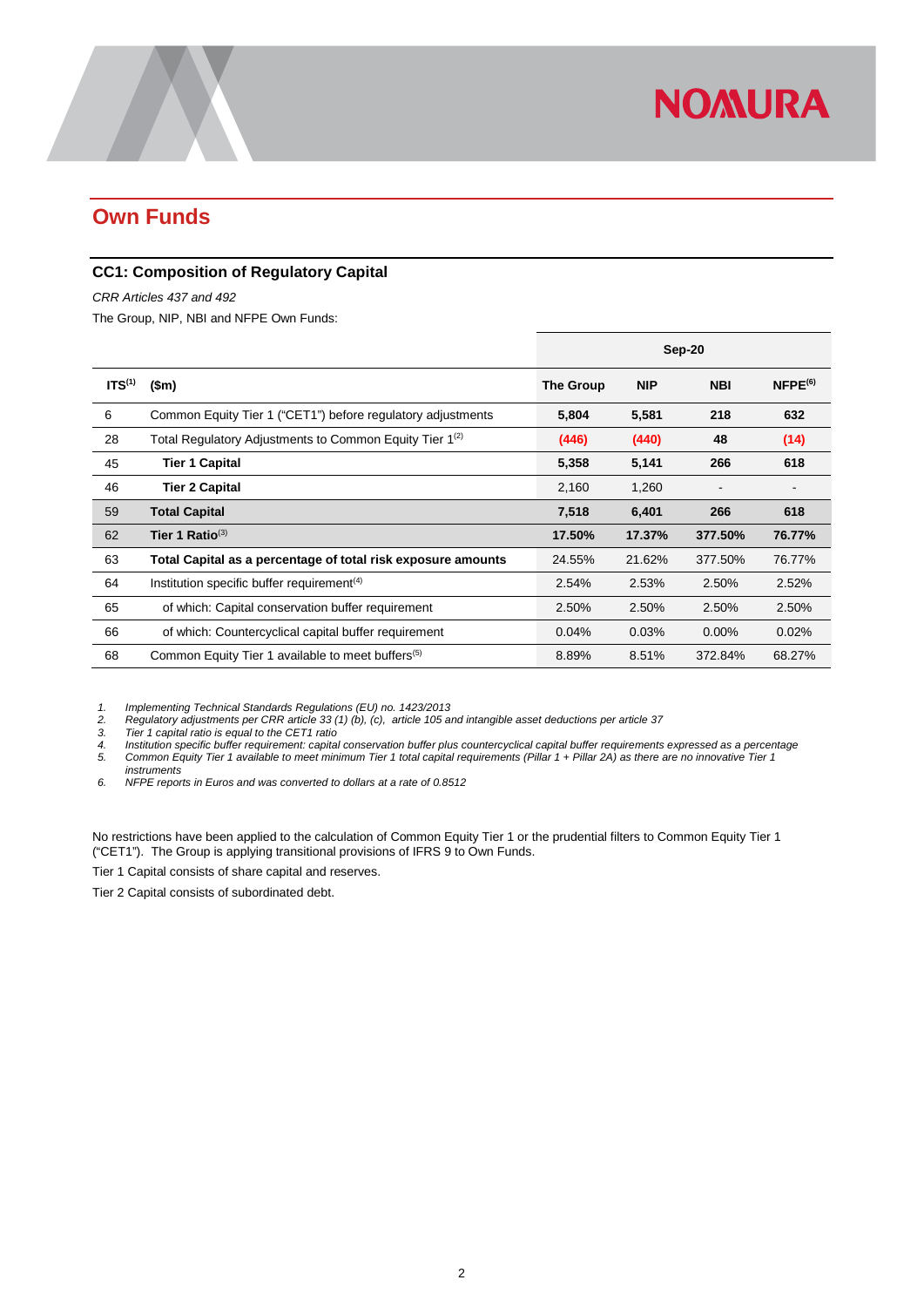

### <span id="page-5-0"></span>**Transitional Provisions**

#### *CRR Article 473a (8)*

Following adoption of IFRS 9 on 1 April 2018 the Group now applies the Expected Credit Loss ("ECL") model which replaces the incurred loss model under IAS 39. The table provides a comparison of own funds, capital and leverage ratios with and without the application of transitional arrangements for IFRS 9

During the year, CRR article 473a ECL transitional relief has been extended to provide additional ECL relief following COVID-19. The relief permits the Group to add back to its own funds 100% of any increases in ECL arising from 1 January 2020 (deemed to be as a result of COVID-19) with the relief factor reducing to 25% by 2025. Prior to January 2020, the ECL relief factor currently stands at 70% which will phase out to 25% by 2023.

#### <span id="page-5-1"></span>**IFRS 9-FL: Transitional Provisions of the Group**

|                                                                                                                                      |         |               | <b>The Group</b> |               |         |
|--------------------------------------------------------------------------------------------------------------------------------------|---------|---------------|------------------|---------------|---------|
| \$(m)                                                                                                                                | Sep-20  | <b>Jun-20</b> | Mar-20           | <b>Dec-19</b> | Sep-19  |
| <b>Available Capital</b>                                                                                                             |         |               |                  |               |         |
| Common Equity Tier 1 (CET1) capital                                                                                                  | 5,358   | 5,363         | 5,226            | 5,329         | 5,079   |
| Common Equity Tier 1 (CET1) capital as if IFRS 9 ECL<br>transitional arrangements had not been applied                               | 5,345   | 5,349         | 5,210            | 5,324         | 5,076   |
| Tier 1 capital                                                                                                                       | 5,358   | 5,363         | 5,226            | 5,329         | 5,079   |
| Tier 1 capital as if IFRS 9 ECL transitional arrangements had<br>not been applied                                                    | 5,345   | 5,349         | 5,210            | 5,324         | 5,076   |
| <b>Total capital</b>                                                                                                                 | 7,518   | 7,523         | 7,386            | 7,489         | 7,239   |
| Total capital as if IFRS 9 ECL transitional arrangements had<br>not been applied                                                     | 7,505   | 7,509         | 7,370            | 7,484         | 7,236   |
| <b>Risk Weighted Assets</b>                                                                                                          |         |               |                  |               |         |
| Total risk-weighted assets                                                                                                           | 30,625  | 32,811        | 33,707           | 34,819        | 34,893  |
| <b>Capital Ratios</b>                                                                                                                |         |               |                  |               |         |
| Common Equity Tier 1 (as a percentage of risk exposure<br>amount)                                                                    | 17.5%   | 16.3%         | 15.5%            | 15.3%         | 14.6%   |
| Common Equity Tier 1 (as a percentage of risk exposure<br>amount) as if IFRS 9 ECL transitional arrangements had not<br>been applied | 17.5%   | 16.3%         | 15.5%            | 15.3%         | 14.5%   |
| Tier 1 (as a percentage of risk exposure amount)                                                                                     | 17.5%   | 16.3%         | 15.5%            | 15.3%         | 14.6%   |
| Tier 1 (as a percentage of risk exposure amount) as if IFRS 9<br>ECL transitional arrangements had not been applied                  | 17.5%   | 16.3%         | 15.5%            | 15.3%         | 14.5%   |
| Total capital (as a percentage of risk exposure amount)                                                                              | 24.5%   | 22.9%         | 21.9%            | 21.5%         | 20.7%   |
| Total capital (as a percentage of risk exposure amount) as if<br>IFRS 9 ECL transitional arrangements had not been applied           | 24.5%   | 22.9%         | 21.9%            | 21.5%         | 20.7%   |
| <b>Leverage Ratio</b>                                                                                                                |         |               |                  |               |         |
| Leverage ratio total exposure measure                                                                                                | 163,988 | 155,549       | 162,757          | 173,120       | 165,303 |
| Leverage ratio                                                                                                                       | 3.3%    | 3.4%          | 3.2%             | 3.1%          | 3.1%    |
| Leverage ratio as if IFRS 9 ECL transitional arrangements had<br>not been applied                                                    | 3.3%    | 3.4%          | 3.2%             | 3.1%          | 3.1%    |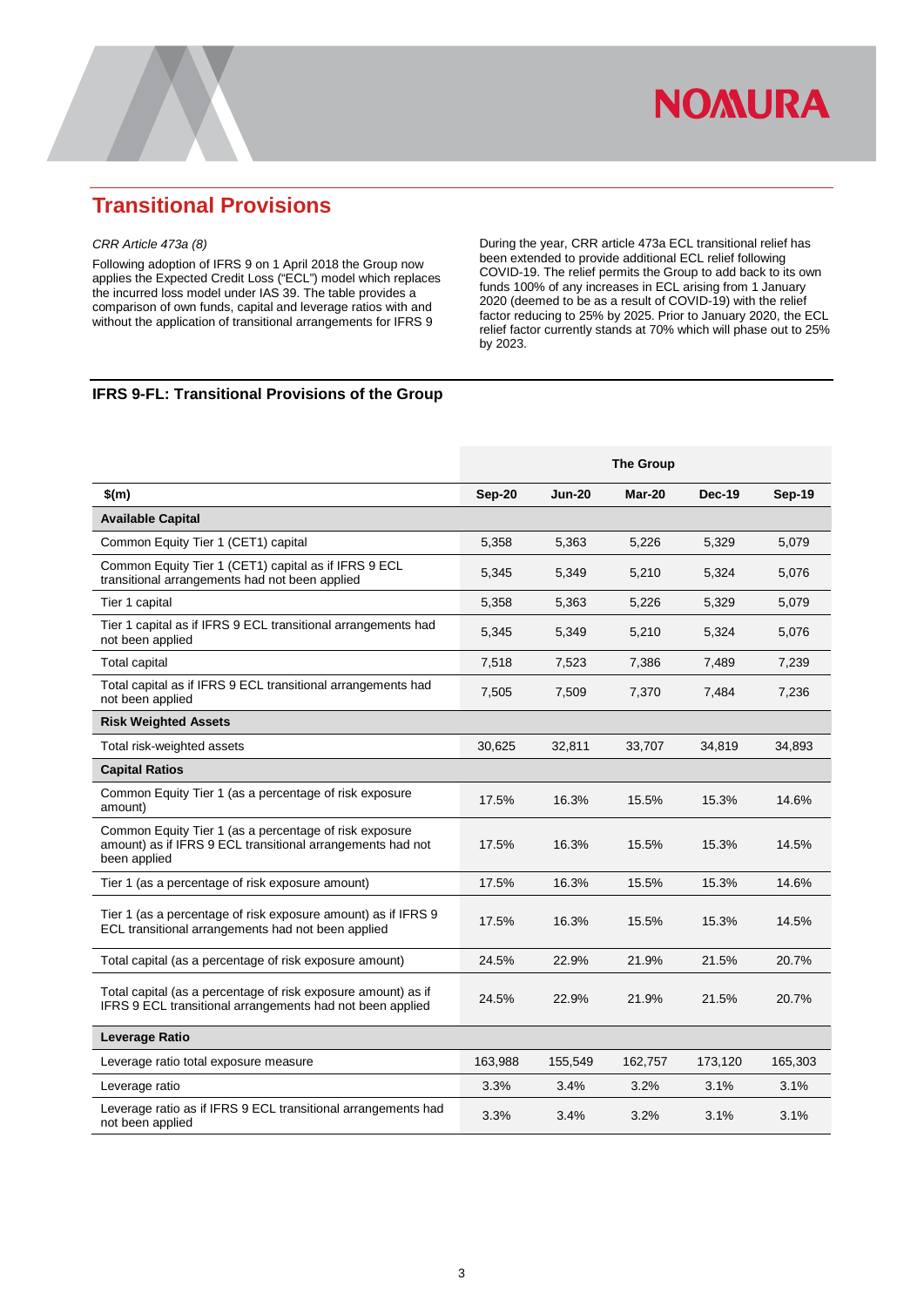

#### <span id="page-6-0"></span>**IFRS 9-FL: Transitional Provisions of NIP**

|                                                                                                                                      |               |               | <b>NIP</b> |               |               |
|--------------------------------------------------------------------------------------------------------------------------------------|---------------|---------------|------------|---------------|---------------|
| $$$ (m)                                                                                                                              | <b>Sep-20</b> | <b>Jun-20</b> | Mar-20     | <b>Dec-19</b> | <b>Sep-19</b> |
| <b>Available Capital</b>                                                                                                             |               |               |            |               |               |
| Common Equity Tier 1 (CET1) capital                                                                                                  | 5,141         | 5,210         | 5,074      | 5,079         | 4,825         |
| Common Equity Tier 1 (CET1) capital as if IFRS 9 ECL<br>transitional arrangements had not been applied                               | 5,128         | 5,197         | 5,058      | 5,074         | 4,821         |
| Tier 1 capital                                                                                                                       | 5,141         | 5,210         | 5,074      | 5,079         | 4,825         |
| Tier 1 capital as if IFRS 9 ECL transitional arrangements had<br>not been applied                                                    | 5,128         | 5,197         | 5,058      | 5,074         | 4,821         |
| <b>Total capital</b>                                                                                                                 | 6,401         | 6,470         | 6,334      | 6,339         | 6,085         |
| Total capital as if IFRS 9 ECL transitional arrangements had<br>not been applied                                                     | 6,388         | 6,457         | 6,318      | 6,334         | 6,081         |
| <b>Risk Weighted Assets</b>                                                                                                          |               |               |            |               |               |
| Total risk-weighted assets                                                                                                           | 33,707        | 31,726        | 34,166     | 34,018        | 34,032        |
| <b>Capital Ratios</b>                                                                                                                |               |               |            |               |               |
| Common Equity Tier 1 (as a percentage of risk exposure<br>amount)                                                                    | 15.3%         | 16.4%         | 14.9%      | 14.9%         | 14.2%         |
| Common Equity Tier 1 (as a percentage of risk exposure<br>amount) as if IFRS 9 ECL transitional arrangements had not<br>been applied | 15.2%         | 16.4%         | 14.8%      | 14.9%         | 14.2%         |
| Tier 1 (as a percentage of risk exposure amount)                                                                                     | 15.3%         | 16.4%         | 14.9%      | 14.9%         | 14.2%         |
| Tier 1 (as a percentage of risk exposure amount) as if IFRS 9<br>ECL transitional arrangements had not been applied                  | 15.2%         | 16.4%         | 14.8%      | 14.9%         | 14.2%         |
| Total capital (as a percentage of risk exposure amount)                                                                              | 19.0%         | 20.4%         | 18.5%      | 18.6%         | 17.9%         |
| Total capital (as a percentage of risk exposure amount) as if<br>IFRS 9 ECL transitional arrangements had not been applied           | 19.0%         | 20.4%         | 18.5%      | 18.6%         | 17.9%         |
| <b>Leverage Ratio</b>                                                                                                                |               |               |            |               |               |
| Leverage ratio total exposure measure                                                                                                | 159,081       | 150,187       | 156,604    | 166,948       | 159,530       |
| Leverage ratio                                                                                                                       | 3.2%          | 3.5%          | 3.2%       | 3.0%          | 3.0%          |
| Leverage ratio as if IFRS 9 ECL transitional arrangements had<br>not been applied                                                    | 3.2%          | 3.5%          | 3.2%       | 3.0%          | 3.0%          |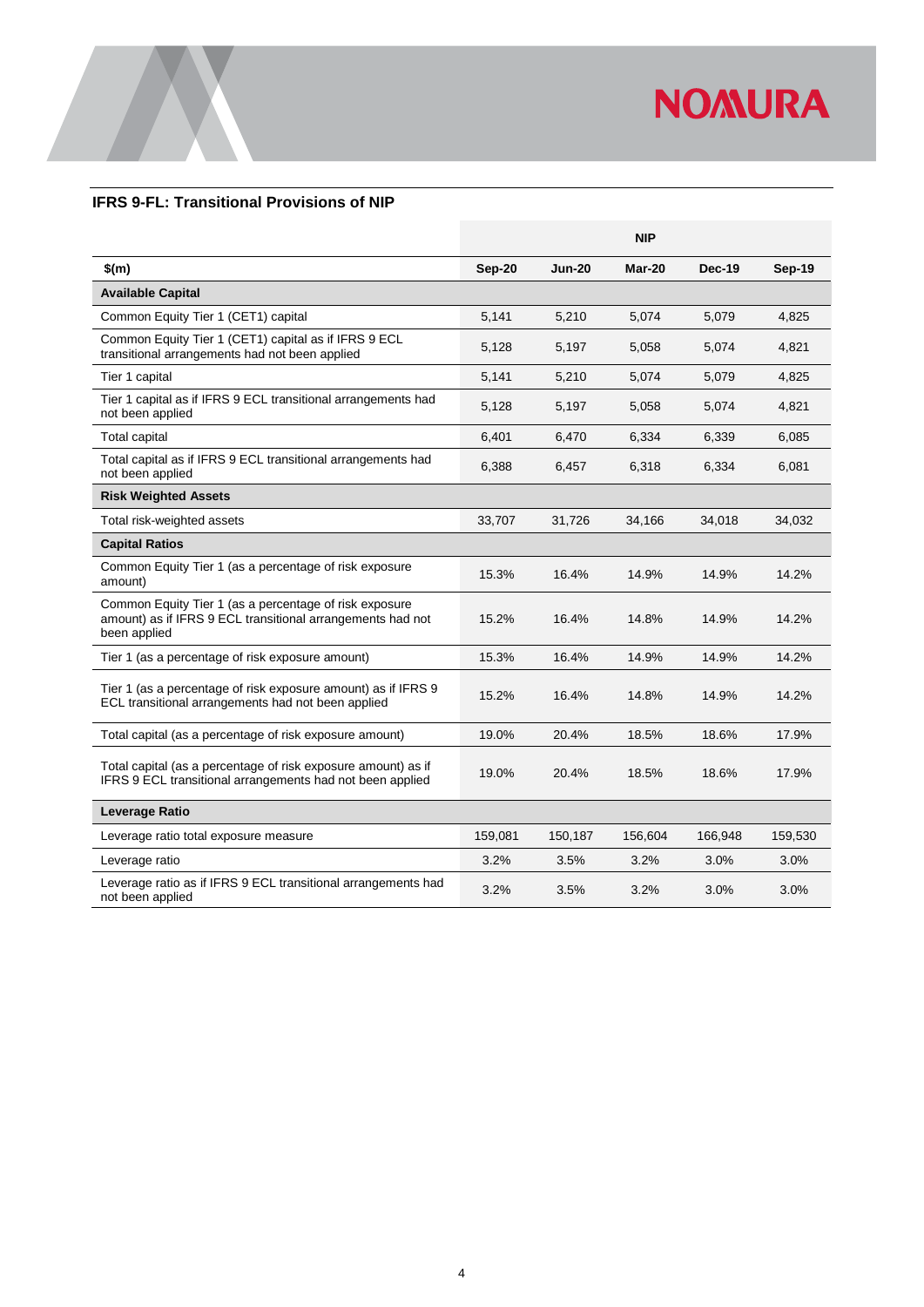

### <span id="page-7-0"></span>**Capital Requirements and Buffers**

#### <span id="page-7-1"></span>**OV1: Capital Requirements and Risk Weighted Exposure**

*CRR Article 438 (c), (e) and (f).*

The Group and NIP RWA and capital requirements

*1. The minimum capital requirement refers to the Pillar 1 capital requirement.*

|                                                             | Sep-20           |                                              |                          |                                              |
|-------------------------------------------------------------|------------------|----------------------------------------------|--------------------------|----------------------------------------------|
|                                                             | <b>The Group</b> |                                              | <b>NIP</b>               |                                              |
| \$m                                                         | <b>RWA</b>       | <b>Minimum</b><br>Requirement <sup>(1)</sup> | <b>RWA</b>               | <b>Minimum</b><br>Requirement <sup>(1)</sup> |
| Total market risk capital requirement                       | 6,524            | 522                                          | 6,367                    | 509                                          |
| Total counterparty risk and credit risk capital requirement | 18,416           | 1,473                                        | 17,870                   | 1,430                                        |
| Total settlement risk capital requirement                   | 60               | 5                                            | 60                       | 5                                            |
| Total operational risk capital requirement                  | 2,923            | 234                                          | 2,655                    | 212                                          |
| Total credit valuation adjustment capital requirement       | 2,702            | 216                                          | 2,650                    | 212                                          |
| Total large exposure risk capital requirement               | ۰                | $\overline{\phantom{0}}$                     | $\overline{\phantom{a}}$ | $\overline{\phantom{a}}$                     |
| Total                                                       | 30,625           | 2,450                                        | 29,602                   | 2,368                                        |

#### <span id="page-7-2"></span>**Movements in RWA over the period (Jun-20 to Sep-20)**

#### **NEHS**

The Group's RWA is decreased ~6.7% (~\$2.2bn) from June 2020, primarily driven by;

- Reduction in model market risk from decreased VaR and SVaR as a result of multiplier update from 4 to 3.4 following historical backtesting exceptions rolling out of the 250day window, as well as decreased risk in FVA (due to inclusion of gap books in IMA) and CVA hedges;
- Decrease in ACVA capital charge due to general credit spread tightening across portfolio;
- Reduced IMM Alpha from 1.6 to 1.4 following the PRA approval in September 2020.

#### **NIP**

Movements in RWA and capital requirements are materially in line with the Group.

#### <span id="page-7-3"></span>**CCyB2: Countercyclical Capital Buffer**

The Countercyclical Capital Buffer ("CCyB") has been established to create capital buffers that adjust according to market conditions. This buffer must be met with CET1 capital.

| \$m                                          | The Group |
|----------------------------------------------|-----------|
| <b>Total RWA</b>                             | 30.625    |
| Institution specific CCyB rate               | 0.0366%   |
| <b>Institution specific CCyB requirement</b> | 11        |

The CCyB requirement has remained stable during the quarter.

The CCyB requirement for NIP is materially in line with the Group.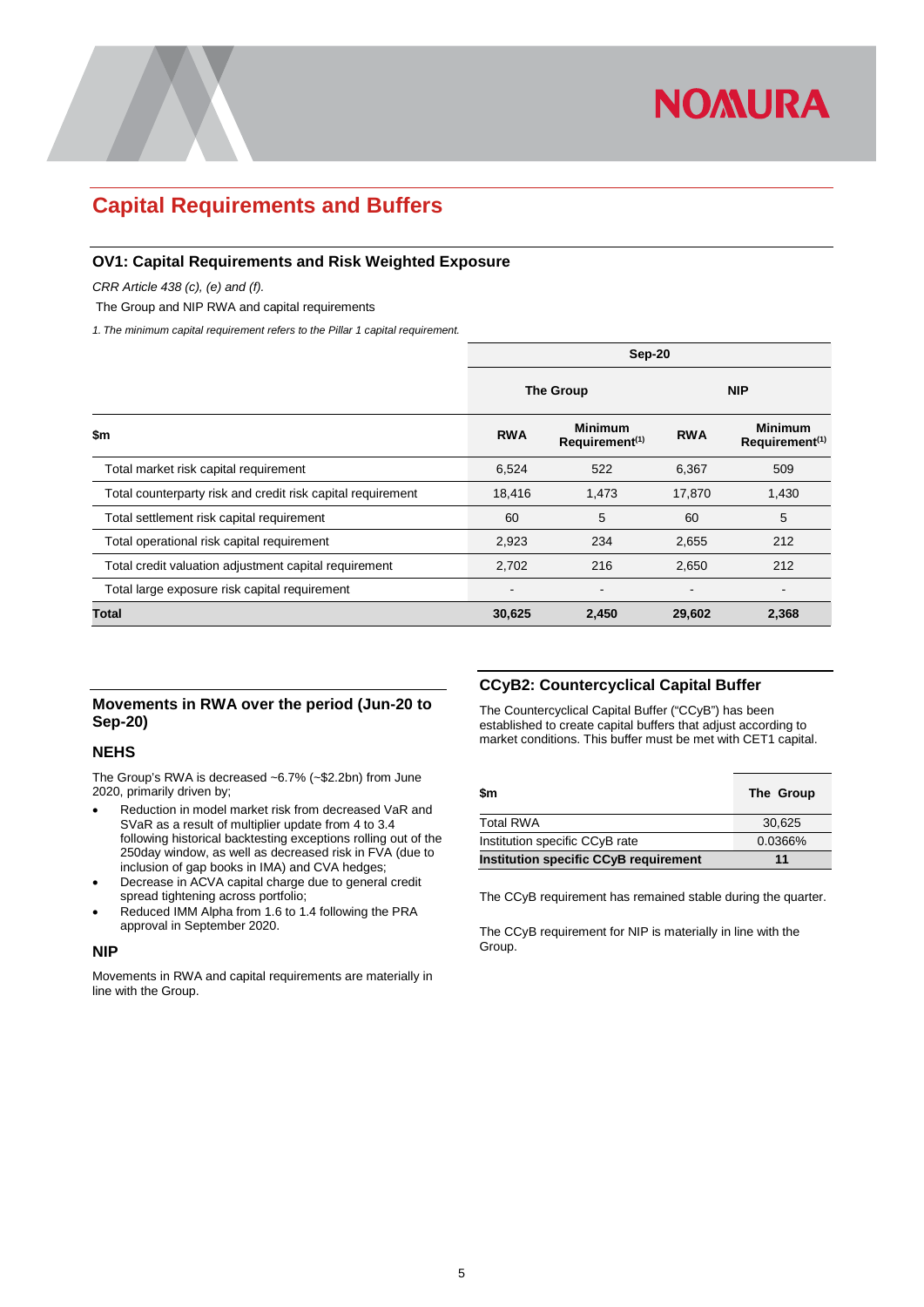## <span id="page-8-0"></span>**Counterparty Credit Risk**

#### <span id="page-8-1"></span>**CCR1: Analysis of Counterparty Credit Risk RWA by Approach**

The table provides the Group's Exposure at Default ("EAD") and Counterparty Credit Risk ("CCR") RWA by calculation methodology, with the exception of Credit Valuation Adjustment ("CVA") and exposures cleared through a CCP. CCR RWA for NIP is materially in line with the Group.

| \$m                                        | <b>Current Market</b><br>Value | <b>Potential</b><br><b>Future</b><br><b>Exposure</b> | <b>EEPE</b> | <b>Multiplier</b> | <b>EAD post-</b><br><b>CRM</b> | <b>RWA</b> |
|--------------------------------------------|--------------------------------|------------------------------------------------------|-------------|-------------------|--------------------------------|------------|
| Mark to Market                             | 8,447                          | 12.119                                               |             |                   | 6,889                          | 3,391      |
| IMM (for Derivatives and SFTs)             |                                |                                                      | 10,610      |                   | 14.245                         | 8,461      |
| Of which derivatives                       |                                |                                                      | 6,285       | 1.4               | 8,699                          | 6,091      |
| Of which securities financing transactions |                                |                                                      | 4,325       | 1.4               | 5,546                          | 2,370      |
| Master Netting Agreement                   |                                |                                                      |             |                   | 11,142                         | 3,496      |
| <b>Total</b>                               |                                |                                                      |             |                   | 32,276                         | 15,348     |

#### <span id="page-8-2"></span>**CCR2: Credit Valuation Adjustment**

The table shows the Group's EAD and RWA by standardised and advanced approaches.

| Sm                                                          | EAD   | <b>RWA</b> |
|-------------------------------------------------------------|-------|------------|
| Total Portfolios Subject to the Advanced<br>Method          | 4,731 | 2,041      |
| (i) VaR component (including the<br>3xmultiplier)           |       | 1,271      |
| (ii) Stressed VaR component<br>(including the 3xmultiplier) |       | 770        |
| All Portfolios Subject to the Standardised<br>Method        | 4.050 | 661        |
| Total subject to the CVA capital charge                     | 8,782 | 2,702      |

ACVA capital charge decreased during the quarter, primarily driven by general credit spread tightening across portfolio.

#### <span id="page-8-3"></span>**CCR7: RWA Flow Statements of CCR Exposures under IMM**

The table shows how the Group's RWA under Internal Model Method ("IMM") have changed over the quarter.

| \$m                              | <b>RWA</b> | Capital<br>Requirements <sup>(1)</sup> |
|----------------------------------|------------|----------------------------------------|
| RWA as at Jun-20                 | 8,409      | 673                                    |
| Asset size                       | 1.064      | 85                                     |
| Model updates (IMM only)         | (1,100)    | (88)                                   |
| Credit quality of counterparties | 10         |                                        |
| Other                            |            |                                        |
| RWA as at Sep-20                 | 8,383      | 671                                    |

*1. The minimum capital requirement refers to the Pillar 1 capital requirement.*

Following the PRA approval in September 2020, IMM Alpha has reduced from 1.6 to 1.4 contributing to a RWA reduction over the quarter.

#### <span id="page-8-4"></span>**CCR8: Exposures to Central Counterparties**

**NOMURA** 

The table shows the Group's EAD to qualifying central counterparties ("QCCP")

| \$m                                                                                                    | EAD   | <b>RWA</b> |
|--------------------------------------------------------------------------------------------------------|-------|------------|
| <b>Exposures to QCCP (total)</b>                                                                       |       | 213        |
| Exposures for trades at QCCP<br>(excluding initial margin and default<br>fund contributions); of which | 6.274 | 125        |
| (i) OTC derivatives                                                                                    | 4,201 | 84         |
| (ii) Exchange-traded derivatives                                                                       | 856   | 17         |
| (iii) SFTs                                                                                             | 1,216 | 24         |
| (iv) Netting sets where cross-<br>product netting has been approved                                    |       |            |
| Segregated initial margin                                                                              | 2,500 |            |
| Non-segregated initial margin                                                                          | 324   | 6          |
| Prefunded default fund contributions                                                                   | 358   | 81         |
| Alternative calculation of own funds<br>requirements for exposures                                     |       |            |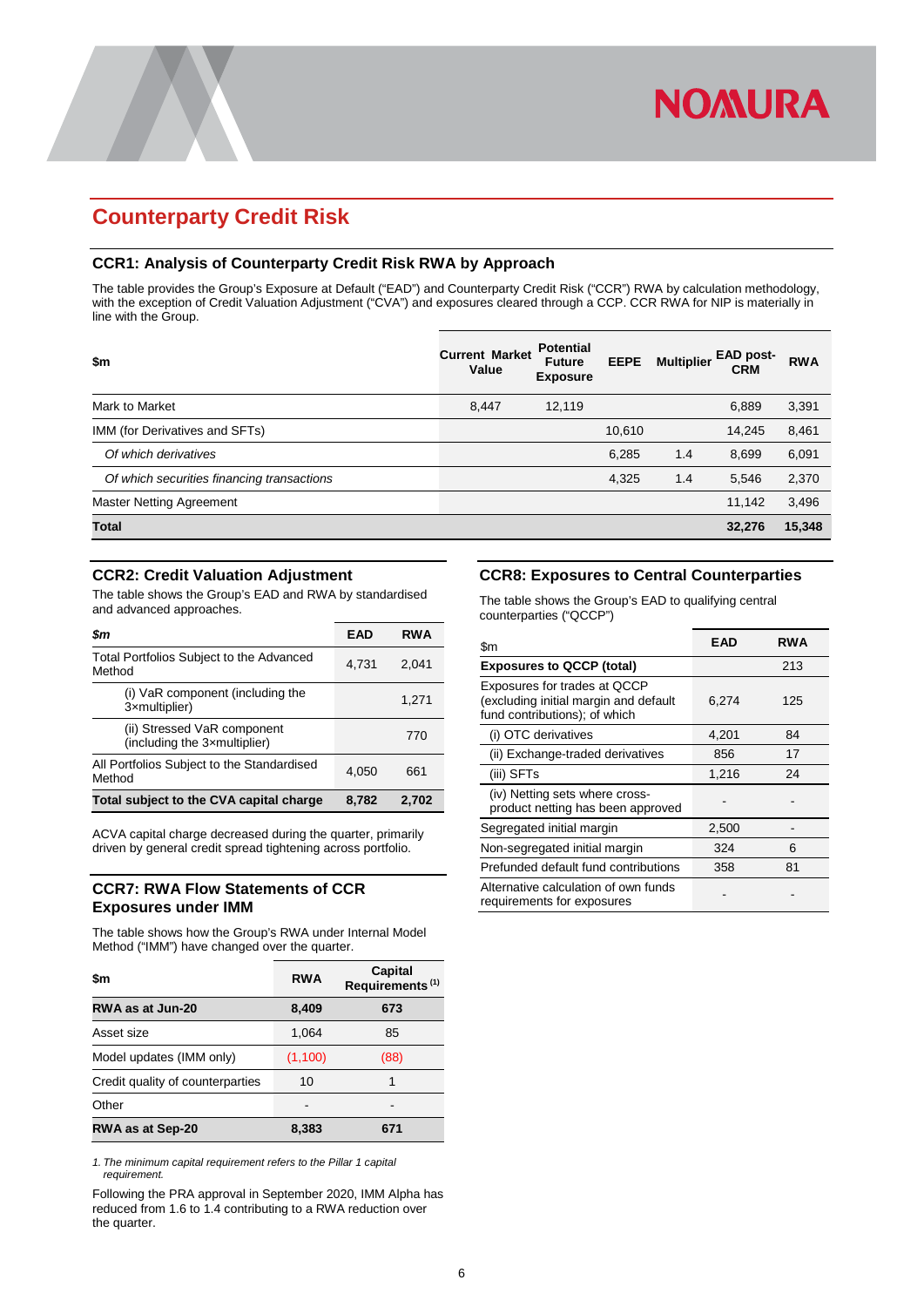

## <span id="page-9-0"></span>**Credit Risk**

#### <span id="page-9-1"></span>**CR1-A: Credit Quality of Exposures by Exposure Class and Instruments**

The tables shows the Group's gross carrying value and net credit risk exposures by counterparty type and instrument. Net values represent exposures before CRM and CCF.

|                                             | <b>The Group</b>                    |                              |                                                                |                          |                          |                                  |                   |  |
|---------------------------------------------|-------------------------------------|------------------------------|----------------------------------------------------------------|--------------------------|--------------------------|----------------------------------|-------------------|--|
|                                             | <b>Gross Carrying</b><br>values of: |                              | <b>Specific</b>                                                | General                  | Accumulated              | <b>Credit Risk</b><br>Adjustment | <b>Net Values</b> |  |
| \$m                                         | <b>Defaulted</b>                    | Non-<br><b>Defaulted</b>     | <b>Credit Risk Credit Risk</b><br><b>Adjustment Adjustment</b> |                          | <b>Write-offs</b>        | <b>Charges of</b><br>the Period  |                   |  |
| <b>Central Governments or Central Banks</b> |                                     | 4,570                        |                                                                |                          |                          |                                  | 4,570             |  |
| Corporates                                  |                                     | 3,948                        |                                                                |                          |                          |                                  | 3,948             |  |
| Institutions                                |                                     | 2,462                        |                                                                |                          |                          |                                  | 2,462             |  |
| Multilateral Development Banks              | $\overline{\phantom{a}}$            | 0                            |                                                                |                          |                          |                                  | 0                 |  |
| Public sector entities                      |                                     | 131                          |                                                                |                          |                          |                                  | 131               |  |
| Regional governments or local authorities   |                                     | 0                            |                                                                |                          |                          |                                  | $\Omega$          |  |
| <b>Equity Exposures</b>                     | -                                   | 20                           |                                                                |                          |                          |                                  | 20                |  |
| Other items                                 |                                     | 207                          |                                                                |                          |                          |                                  | 207               |  |
| Exposures in default                        | 75                                  | $\qquad \qquad \blacksquare$ | 47                                                             |                          |                          |                                  | 28                |  |
| <b>Total SA approach</b>                    | 75                                  | 11,338                       | 47                                                             | -                        |                          |                                  | 11,366            |  |
| <b>Total</b>                                | 75                                  | 11,338                       | 47                                                             |                          |                          |                                  | 11,366            |  |
| of which: Loans                             | 75                                  | 787                          | 47                                                             |                          |                          |                                  | 815               |  |
| of which: Debt Securities                   |                                     | 438                          |                                                                |                          |                          |                                  | 438               |  |
| of which: Off-balance sheet exposures       | $\overline{\phantom{a}}$            | 2,825                        | $\overline{\phantom{a}}$                                       | $\overline{\phantom{a}}$ | $\overline{\phantom{a}}$ | $\overline{\phantom{a}}$         | 2,825             |  |

|                                             | <b>NIP</b>                          |                          |                                       |                               |                   |                                  |               |  |
|---------------------------------------------|-------------------------------------|--------------------------|---------------------------------------|-------------------------------|-------------------|----------------------------------|---------------|--|
|                                             | <b>Gross Carrying</b><br>values of: |                          | <b>Specific</b><br><b>Credit Risk</b> | General<br><b>Credit Risk</b> | Accumulated       | <b>Credit Risk</b><br>Adjustment | <b>Net</b>    |  |
| \$m                                         | <b>Defaulted</b>                    | Non-<br><b>Defaulted</b> |                                       | Adjustment Adjustment         | <b>Write-offs</b> | <b>Charges of</b><br>the Period  | <b>Values</b> |  |
| <b>Central Governments or Central Banks</b> | $\overline{\phantom{a}}$            | 3,134                    |                                       |                               |                   |                                  | 3,134         |  |
| Corporates                                  | $\blacksquare$                      | 2,407                    |                                       | -                             |                   |                                  | 2,407         |  |
| Institutions                                |                                     | 1,029                    |                                       | -                             |                   |                                  | 1,029         |  |
| Multilateral Development Banks              |                                     | $\Omega$                 |                                       |                               |                   |                                  | $\Omega$      |  |
| Public sector entities                      |                                     | 0                        |                                       | ۰                             |                   |                                  | $\Omega$      |  |
| Regional governments or local authorities   |                                     | $\Omega$                 |                                       |                               |                   |                                  | $\Omega$      |  |
| <b>Equity Exposures</b>                     |                                     | 33                       |                                       |                               |                   |                                  | 33            |  |
| Other items                                 |                                     | 160                      |                                       | -                             |                   |                                  | 160           |  |
| Exposures in default                        | 75                                  |                          | 47                                    |                               |                   |                                  | 28            |  |
| <b>Total SA approach</b>                    | 75                                  | 6,764                    | 47                                    | -                             | $\blacksquare$    | -                                | 6,791         |  |
| <b>Total</b>                                | 75                                  | 6,764                    | 47                                    | -                             |                   |                                  | 6,791         |  |
| of which: Loans                             | 75                                  | 368                      | 47                                    | -                             |                   |                                  | 396           |  |
| of which: Debt Securities                   |                                     | 49                       |                                       | $\overline{a}$                |                   |                                  | 49            |  |
| of which: Off-balance sheet exposures       |                                     | 1,502                    |                                       | -                             |                   |                                  | 1,502         |  |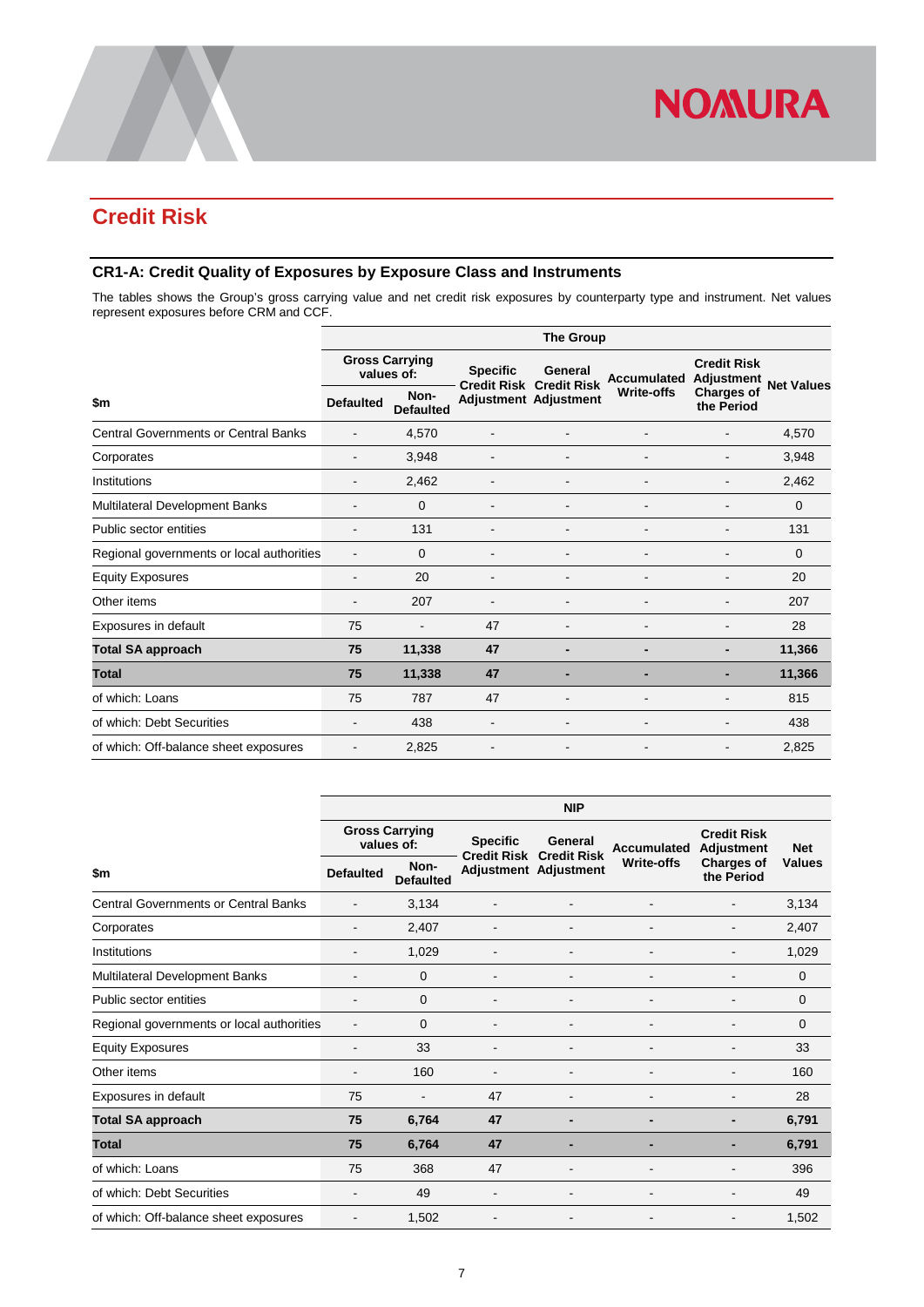## <span id="page-10-0"></span>**Market Risk**

#### <span id="page-10-1"></span>**MR1: Market Risk under the Standardised Approach**

The table shows a breakdown of RWA and capital requirements for market risk calculated under the standardised approach.

|                                           |                              | <b>The Group</b>                       | <b>NIP</b>               |                                        |
|-------------------------------------------|------------------------------|----------------------------------------|--------------------------|----------------------------------------|
| \$m                                       | <b>RWA</b>                   | Capital<br>Requirements <sup>(1)</sup> | <b>RWA</b>               | Capital<br>Requirements <sup>(1)</sup> |
| <b>Outright products</b>                  |                              |                                        |                          |                                        |
| Interest rate risk (general and specific) | 981                          | 78                                     | 981                      | 78                                     |
| Equity risk (general and specific)        | 166                          | 13                                     | 166                      | 13                                     |
| Foreign exchange risk                     | 804                          | 64                                     | 799                      | 64                                     |
| Commodity risk                            | -                            | $\blacksquare$                         |                          | $\overline{\phantom{0}}$               |
| <b>Options</b>                            |                              |                                        |                          |                                        |
| Simplified approach                       | $\qquad \qquad \blacksquare$ | $\blacksquare$                         | $\overline{\phantom{a}}$ | $\blacksquare$                         |
| Delta-plus method                         | $\Omega$                     | $\overline{0}$                         | $\Omega$                 | $\mathbf 0$                            |
| Scenario approach                         |                              |                                        |                          |                                        |
| Securitisation (specific risk)            |                              |                                        |                          | $\blacksquare$                         |
| <b>Total</b>                              | 1,951                        | 156                                    | 1,946                    | 156                                    |

<span id="page-10-2"></span>*1. Pillar 1 capital requirement*

#### **MR2-A: Market Risk under the Internal Model Approach**

The table shows a breakdown of RWA and capital requirements for under the Internal Model Approach ("IMA").

|                                           | <b>The Group</b> |                             |            | <b>NIP</b>                  |
|-------------------------------------------|------------------|-----------------------------|------------|-----------------------------|
|                                           |                  | Capital                     |            | Capital                     |
| \$m\$                                     | <b>RWA</b>       | Requirements <sup>(2)</sup> | <b>RWA</b> | Requirements <sup>(2)</sup> |
| VaR (10 day 99%)                          |                  |                             |            |                             |
| Period end                                | 276              | 22                          | 264        | 21                          |
| 60 Day Average Multiplied by 3.4          | 908              | 73                          | 871        | 70                          |
| Higher value <sup>1</sup>                 | 908              | 73                          | 871        | 70                          |
| Stressed VaR (10 day 99%)                 |                  |                             |            |                             |
| Period end                                | 385              | 31                          | 361        | 29                          |
| 60 Day Average Multiplied by 3.4          | 1408             | 112                         | 1347       | 107                         |
| Higher value <sup>1</sup>                 | 1,408            | 112                         | 1,347      | 107                         |
| Incremental Risk Charge (99.9%)           |                  |                             |            |                             |
| Period end                                | 349              | 28                          | 347        | 28                          |
| 60 Day Average                            | 371              | 30                          | 370        | 30                          |
| Higher value <sup>1</sup>                 | 371              | 30                          | 370        | 30                          |
| Comprehensive Risk capital charge (99.9%) |                  |                             |            |                             |
| Period end                                | 0                | 0                           | 0          | 0                           |
| 60 Day Average                            | 0                | 0                           | 0          | $\overline{0}$              |
| Higher value <sup>1</sup>                 | $\Omega$         | 0                           | $\Omega$   | $\Omega$                    |
| <b>Risk Not In VaR</b>                    | 115              | 9                           | 115        | 9                           |
| <b>Stressed Risk Not In VaR</b>           | 1,771            | 142                         | 1,720      | 138                         |
| <b>Total</b>                              | 4,573            | 366                         | 4,423      | 354                         |

*1. The Group Capital Requirement is calculated by aggregating the requirements for the individual entities. This includes the capital requirement for* 

*NFPE. 2. Pillar 1 capital requirement*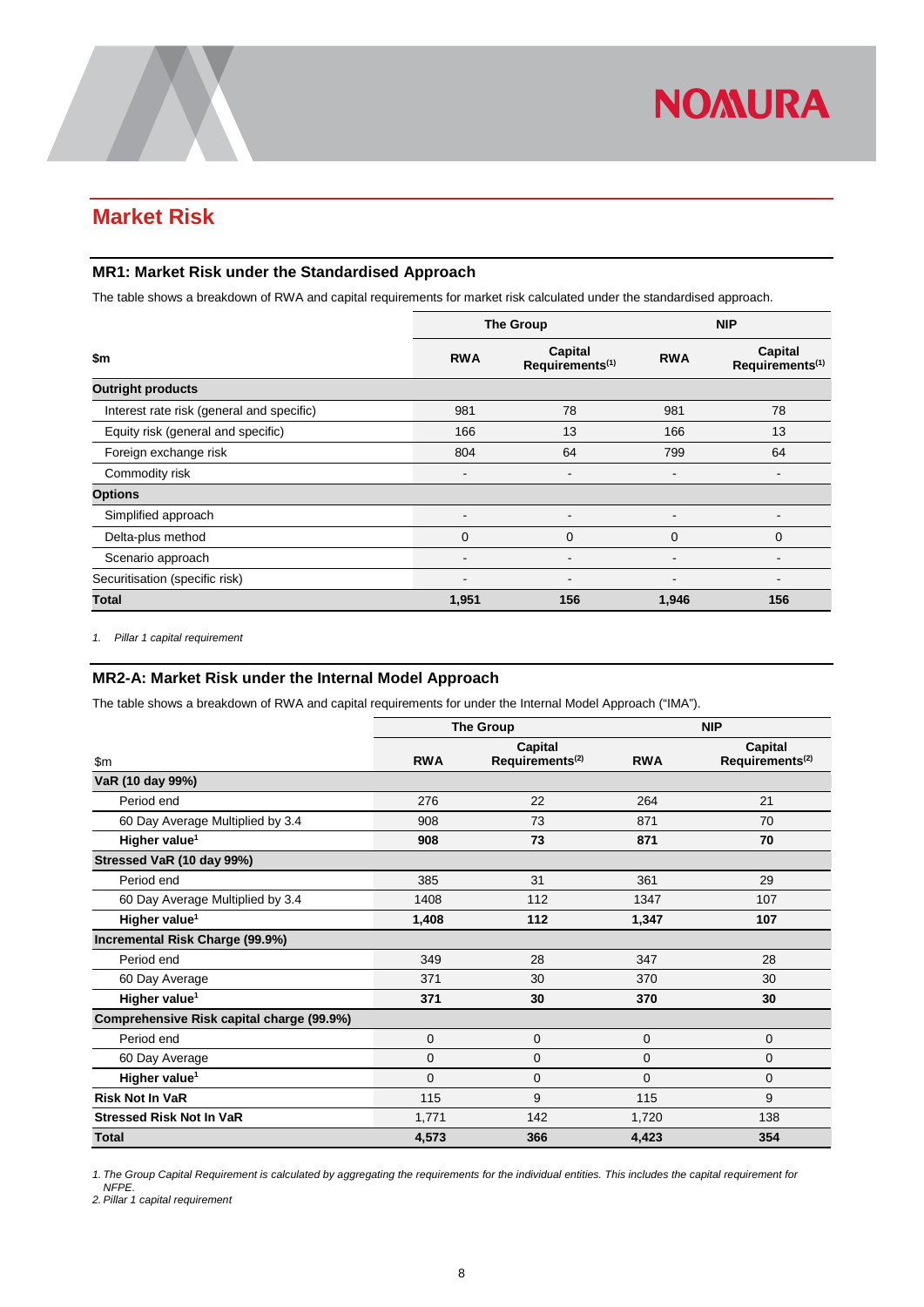

#### <span id="page-11-0"></span>**MR2-B: Model RWA Flow Statements**

The table shows a breakdown of the changes in IMA market risk RWA between June 2020 and September 2020

|                                           | <b>The Group</b> |             |            |                               |       |                  |                                        |
|-------------------------------------------|------------------|-------------|------------|-------------------------------|-------|------------------|----------------------------------------|
| $\mathsf{S}$ m                            | <b>VaR</b>       | <b>SVaR</b> | <b>IRC</b> | Comprehensive<br>risk measure | Other | <b>Total RWA</b> | Capital<br>Requirements <sup>(1)</sup> |
| RWA at Jun-20                             | 1,595            | 2,176       | 322        | $\bf{0}$                      | 1,720 | 5,813            | 465                                    |
| Movement in risk levels                   | (189)            | (143)       | 49         |                               | 33    | (250)            | (20)                                   |
| Model updates/changes                     | (498)            | (625)       |            |                               | 133   | (990)            | (79)                                   |
| Var multiplier update                     | (131)            | (202)       |            |                               | 133   |                  |                                        |
| Inclusion of FVA gap<br>trades            | (294)            | (420)       |            |                               |       |                  |                                        |
| VaR window change/<br>Other model changes | (73)             | (3)         |            |                               |       |                  |                                        |
| <b>RWA at Sep-20</b>                      | 908              | 1.408       | 371        | $\bf{0}$                      | 1,886 | 4.573            | 366                                    |

|                                           |       |             |            | <b>NIP</b>                    |       |                  |                                        |
|-------------------------------------------|-------|-------------|------------|-------------------------------|-------|------------------|----------------------------------------|
| $\mathsf{Sm}$                             | VaR   | <b>SVaR</b> | <b>IRC</b> | Comprehensive<br>risk measure | Other | <b>Total RWA</b> | Capital<br>Requirements <sup>(1)</sup> |
| RWA at Jun-20                             | 1,559 | 2,141       | 321        | $\bf{0}$                      | 1,682 | 5,703            | 456                                    |
| Movement in risk levels                   | (189) | (161)       | 49         |                               | 20    | (281)            | (22)                                   |
| Model updates/changes                     | (499) | (633)       |            |                               | 133   | (999)            | (80)                                   |
| Var multiplier update                     | (131) | (202)       |            |                               | 133   |                  |                                        |
| Inclusion of FVA gap<br>trades            | (295) | (428)       |            |                               |       |                  |                                        |
| VaR window change/<br>Other model changes | (73)  | (3)         |            |                               |       |                  |                                        |
| <b>RWA at Sep-20</b>                      | 871   | 1,347       | 370        | $\bf{0}$                      | 1,835 | 4,423            | 354                                    |

1. Pillar 1 capital requirement. The Group Capital Requirement is calculated by aggregating the requirements for the individual entities. This includes the capital requirement for NFPE.

#### <span id="page-11-1"></span>**Movements in the Group's RWA under IMA**

- Decrease in VaR and SVaR was mainly driven by multiplier update from 4 to 3.4 as a result of historical backtesting exceptions rolling out of the 250day window, as well as decreased risk in FVA (due to inclusion of gap books in IMA) and CVA hedges.
- Increase in Other ("RNIV") was predominantly driven by lower RNiV Offsets following PRA's permission to exclude Covid-19 related backtesting exceptions, offset by a reduction in VaR based RNiV from the reduced Capital multiplier.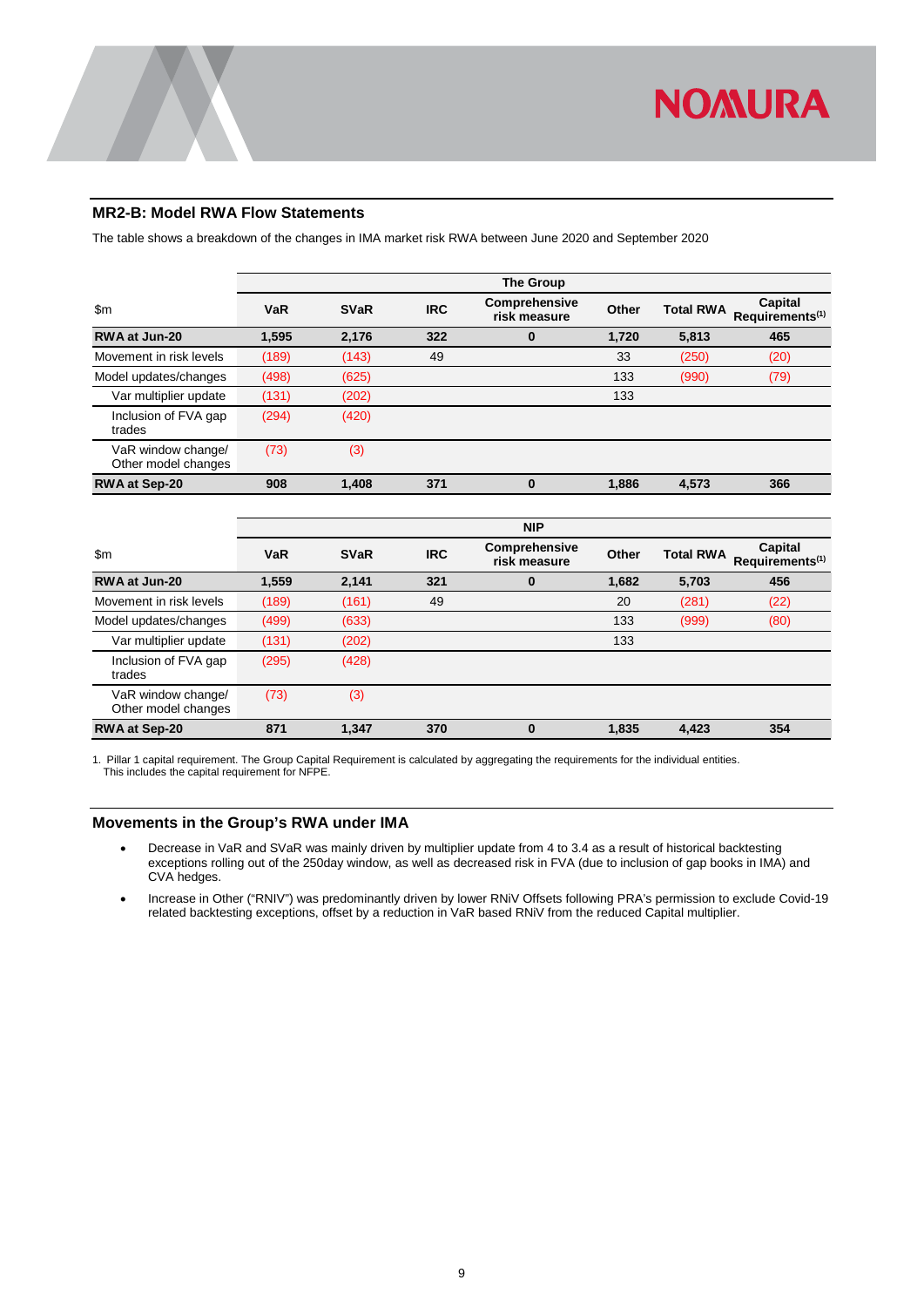

### <span id="page-12-0"></span>**MR3: Review of Market Risk Regulatory Measures**

The table shows the internal model regulatory measures used for capital calculations

| \$m                                       | <b>The Group</b>             | <b>NIP</b>               |
|-------------------------------------------|------------------------------|--------------------------|
| VaR (10 day 99%)                          |                              |                          |
| Maximum value                             | 37                           | 36                       |
| Average value                             | 27                           | 26                       |
| Minimum value                             | $\overline{17}$              | 16                       |
| Period end                                | 22                           | 21                       |
| SVaR (10 day 99%)                         |                              |                          |
| Maximum value                             | 41                           | 40                       |
| Average value                             | 33                           | 32                       |
| Minimum value                             | 25                           | 23                       |
| Period end                                | 31                           | 29                       |
| IRC (99.9%)                               |                              |                          |
| Maximum value                             | 48                           | 48                       |
| Average value                             | 27                           | 27                       |
| Minimum value                             | 20                           | 20                       |
| Period end                                | 28                           | 28                       |
| Comprehensive Risk capital charge (99.9%) |                              |                          |
| Maximum value                             | $\qquad \qquad \blacksquare$ | $\overline{\phantom{a}}$ |
| Average value                             | $\overline{\phantom{a}}$     | $\overline{\phantom{a}}$ |
| Minimum value                             |                              |                          |
| Period end                                |                              |                          |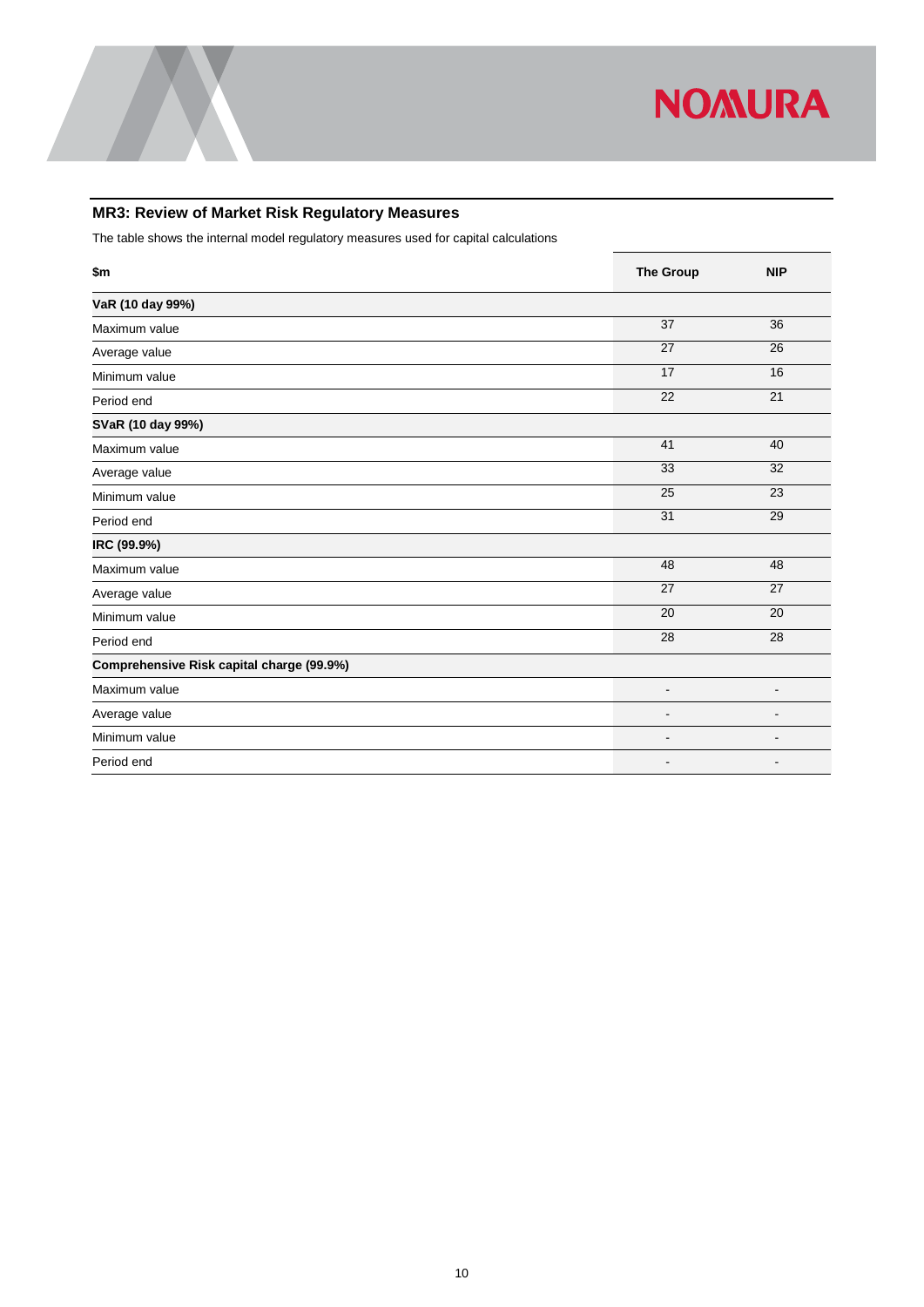

#### **MR4: Comparison of VaR Estimates with Hypothetical Gains / Losses for NIP**

The chart below provides a comparison of VaR to the hypothetical profit and loss on a daily basis over the twelve months ended 30 September 2020 for NIP's PRA approved internal model approach.

<span id="page-13-0"></span>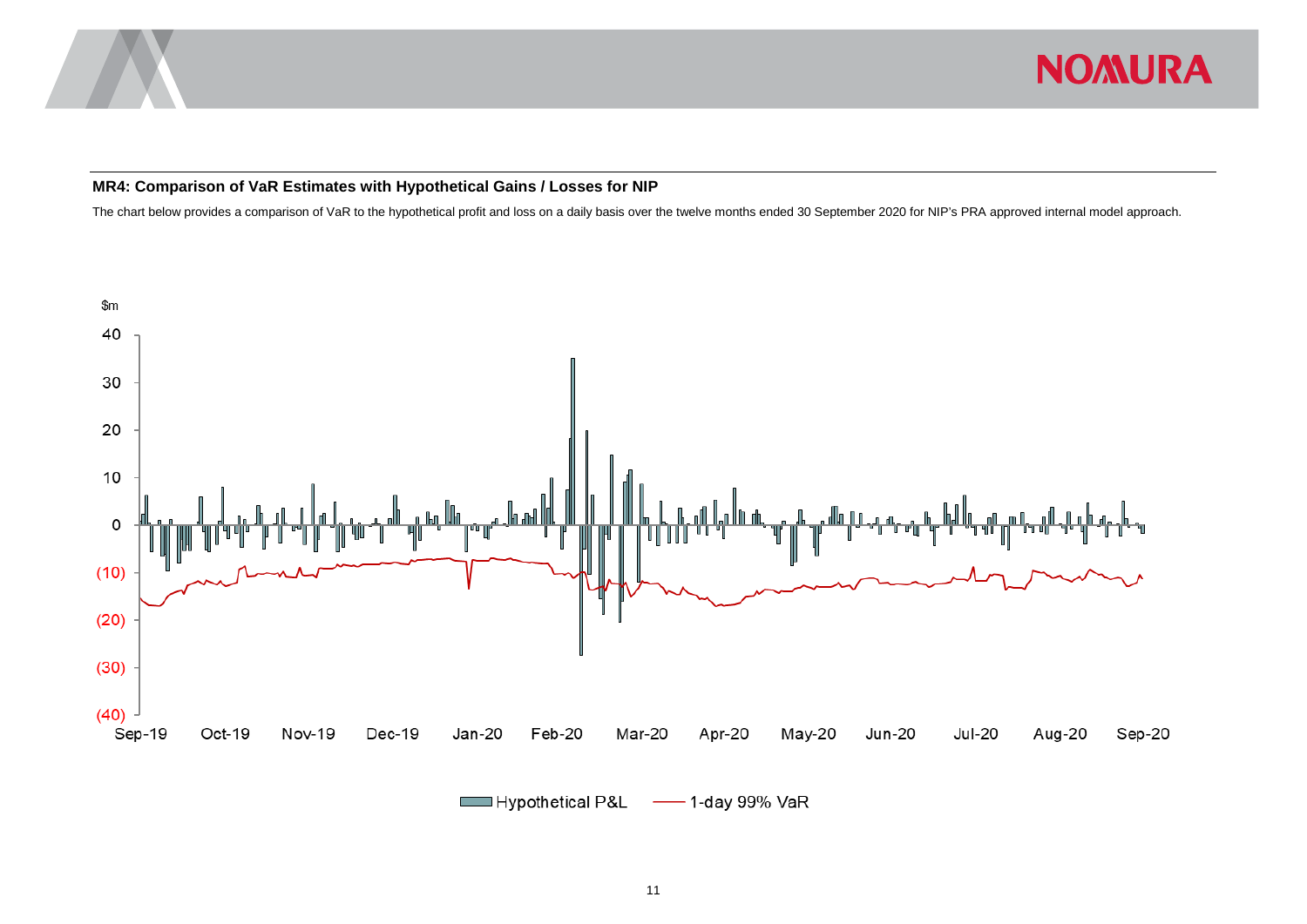

#### **MR4: Comparison of VaR Estimates with Actual Gains / Losses for NIP**

The chart below provides a comparison of VaR to the actual profit and loss on a daily basis over the twelve months ended 30 September 2020 for NIP's PRA approved internal model approach.



<span id="page-14-0"></span>1-day trading losses exceeded the 99% VaR estimate on five occasions for the Company for the twelve month ended 30 September 2020. In October 2020, PRA approved the firm's application to permanently exempt 3 of these exceptions, which had resulted from Covid-19 related volatility.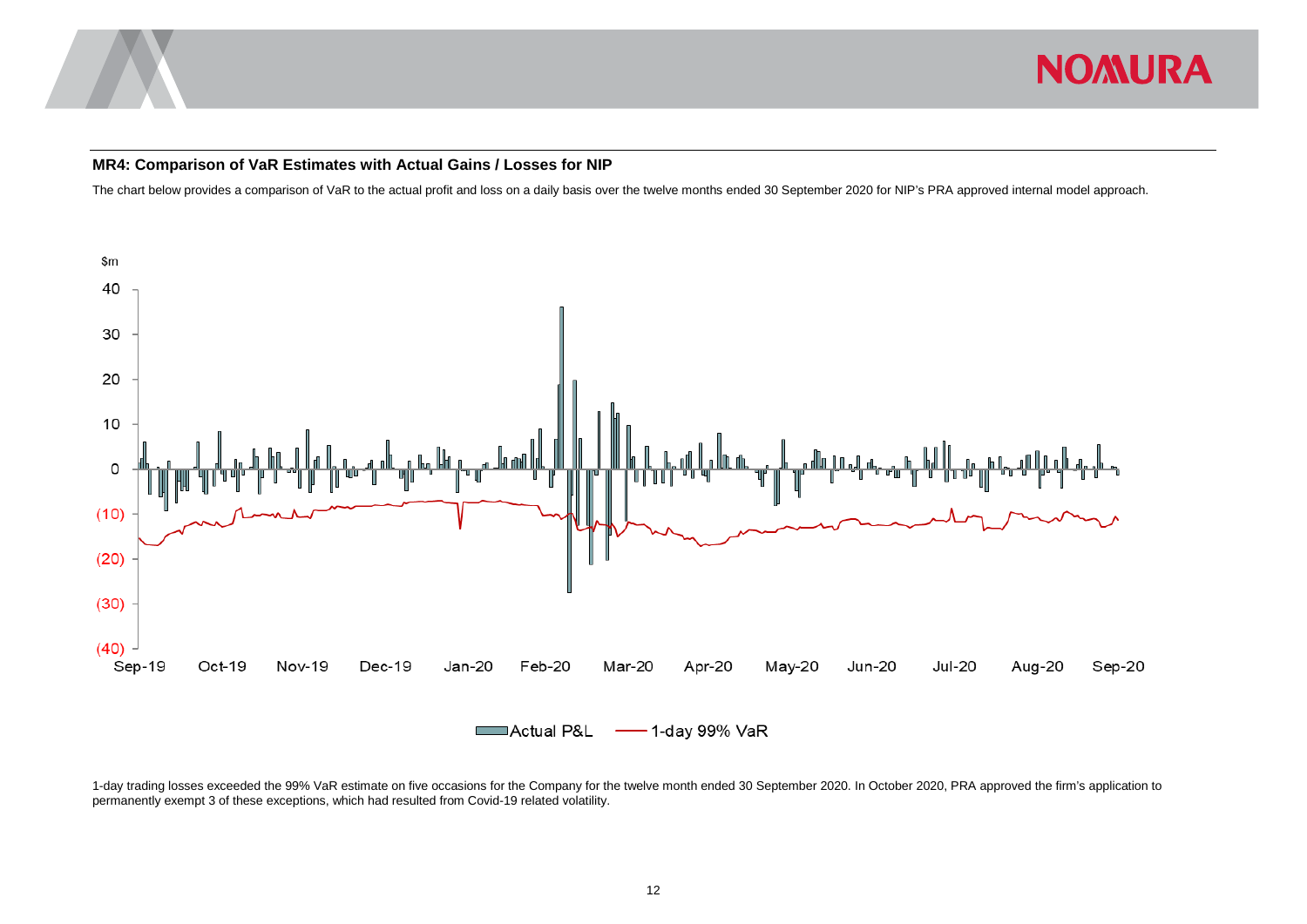

### <span id="page-15-0"></span>**Leverage**

Leverage disclosures have been prepared in accordance with the requirements of the EU Capital Requirements Regulation (CRR) as amended by Delegated Regulation (EU) 2015/62.

#### **Calculation Overview**

The leverage ratio is calculated by dividing a capital measure by an exposure measure and typically reported as a percentage amount. The capital measure is calculated as Tier 1 Capital as

determined for the purposes of risk-based capital framework. The exposure measure includes assets as reported on the balance sheet under UK GAAP.

#### **Leverage Exposure Management**

Management of exposure to leverage forms a key part of the Group's overall strategy and business plan.

#### <span id="page-15-1"></span>**LRSum: Leverage Reconciliation of Account Assets and Leverage Ratio Exposure** *CRR Article 451*

| \$m                                                                                                                                                                                                                                                   | The Group  | <b>NIP</b> |
|-------------------------------------------------------------------------------------------------------------------------------------------------------------------------------------------------------------------------------------------------------|------------|------------|
| Total assets as per published financial statements                                                                                                                                                                                                    | 8,766      | 272,790    |
| Adjustment for entities which are consolidated for accounting purposes but are outside the scope of<br>regulatory consolidation (1)                                                                                                                   | 267,410    | 0          |
| (Adjustment for fiduciary assets recognised on the balance sheet pursuant to the applicable accounting<br>framework but excluded from the leverage ratio exposure measure in accordance with Article 429(13) of<br>Regulation (EU) No 575/2013 "CRR") | 0          | 0          |
| Adjustments for derivative financial instruments                                                                                                                                                                                                      | (105, 371) | (105, 489) |
| Adjustments for securities financing transactions "SFTs"                                                                                                                                                                                              | (8,037)    | (7,306)    |
| Adjustment for off-balance sheet items (i.e. conversion to credit equivalent amounts of off-balance sheet<br>exposures)                                                                                                                               | 1,309      | 1,129      |
| (Adjustment for intragroup exposures excluded from the leverage ratio exposure measure in accordance<br>with Article 429 (7) of Regulation (EU) No 575/2013) $(2)$                                                                                    | 0          | (1,965)    |
| (Adjustment for exposures excluded from the leverage ratio exposure measure in accordance with Article<br>429 (14) of Regulation (EU) No 575/2013)                                                                                                    | 0          | 0          |
| Other adjustments                                                                                                                                                                                                                                     | (90)       | (78)       |
| Total leverage ratio exposure                                                                                                                                                                                                                         | 163,988    | 159,081    |

*1. Number represents consolidation adjustments for the Group plus adjustments for entities which are not consolidated for accounting purposes but are inside the scope of the regulatory consolidation.*

*2. NIP's exposure to NBI are exempt.*

#### <span id="page-15-2"></span>**LRSpl: Breakdown of On Balance Sheet Leverage Exposures**

| \$m                               | <b>The Group</b> | <b>NIP</b> |
|-----------------------------------|------------------|------------|
| Trading book exposures            | 28,886           | 29,277     |
| Banking book exposures, of which: | 9,169            | 5,456      |
| Exposures treated as sovereigns   | 4.529            | 3,081      |
| <b>Institutions</b>               | 3,231            | 1,365      |
| Corporate                         | 1,151            | 789        |
| Exposures in default              | 28               | 28         |
| Other exposures                   | 229              | 193        |
| Total on-balance sheet exposures  | 38,055           | 34,733     |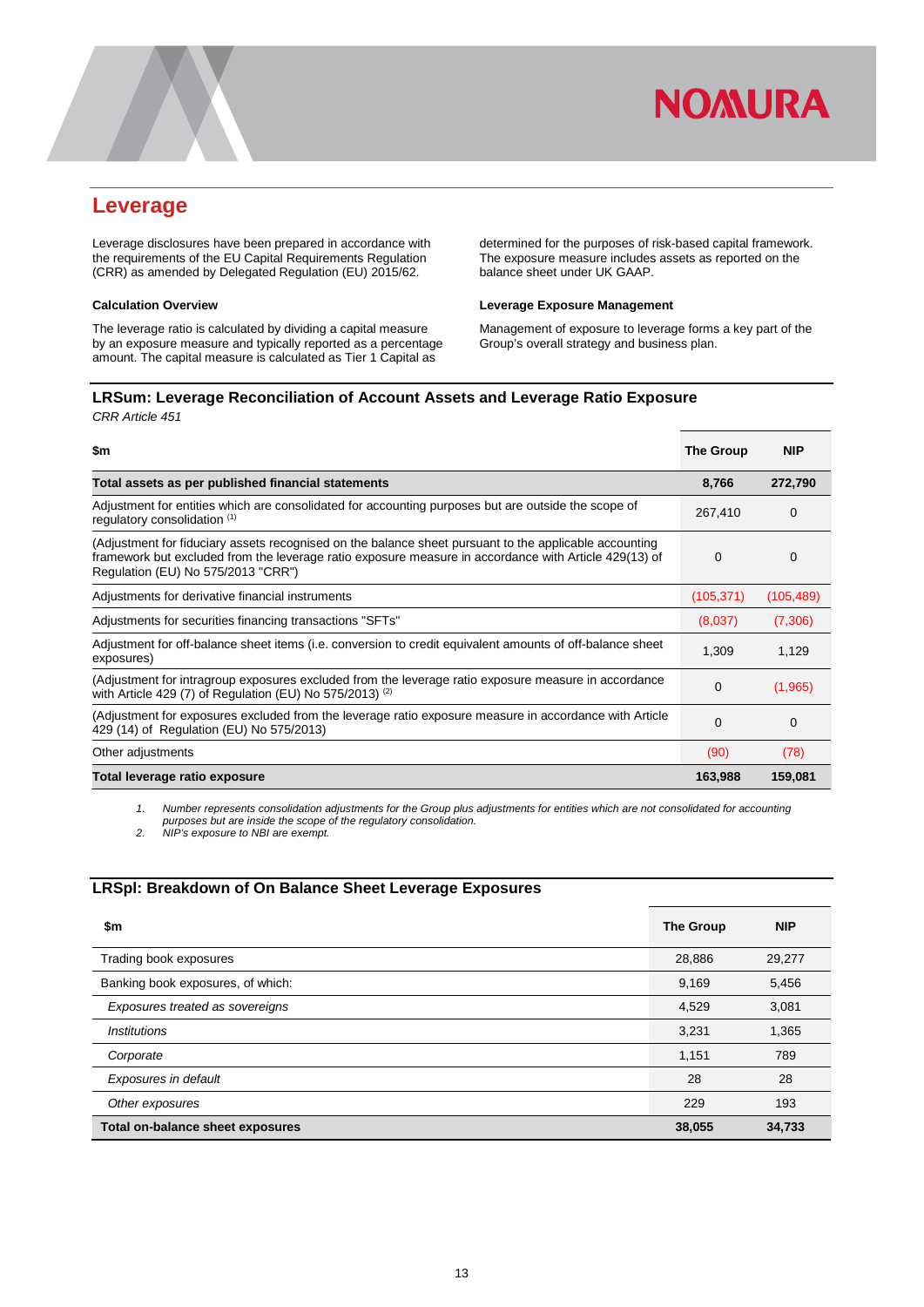

#### <span id="page-16-0"></span>**LRCom: Leverage Ratio Common Disclosure**

| \$m                                                                                                                                             | <b>The Group</b>   | <b>NIP</b>         |
|-------------------------------------------------------------------------------------------------------------------------------------------------|--------------------|--------------------|
| On-balance sheet exposures (excluding derivatives and SFTs)                                                                                     |                    |                    |
| On-balance sheet items (excluding derivatives, SFTs and fiduciary assets, but including<br>collateral)                                          | 38,055             | 34,733             |
| (Asset amounts deducted in determining Tier 1 capital)                                                                                          | (22)               | (10)               |
| Total on-balance sheet exposures                                                                                                                | 38,033             | 34,723             |
| Derivative exposures                                                                                                                            |                    |                    |
| Replacement cost associated with all derivatives transactions (i.e. net of eligible cash variation<br>margin)                                   | 3,662              | 3.807              |
| Add-on amounts for PFE associated with all derivatives transactions (mark-to-market method)                                                     | 45,611             | 45,562             |
| Exposure determined under Original Exposure Method                                                                                              |                    |                    |
| Gross-up for derivatives collateral provided where deducted from the balance sheet assets<br>pursuant to the applicable accounting framework    |                    |                    |
| (Deductions of receivables assets for cash variation margin provided in derivatives<br>transactions)                                            | (11, 948)          | (12, 203)          |
| (Exempted CCP leg of client-cleared trade exposures)                                                                                            | (841)              | (841)              |
| Adjusted effective notional amount of written credit derivatives                                                                                | 201,325            | 201,372            |
| (Adjusted effective notional offsets and add-on deductions for written credit derivatives)                                                      | (200, 800)         | (200, 828)         |
| Total derivative exposures                                                                                                                      | 37,009             | 36,869             |
| Securities financing transaction exposures                                                                                                      |                    |                    |
| Gross SFT assets (with no recognition of netting), after adjusting for sales accounting<br>transactions                                         | 217,285            | 217,242            |
| (Netted amounts of cash payables and cash receivables of gross SFT assets)                                                                      | (137,812)          | (137, 867)         |
| Counterparty credit risk exposure for SFT assets                                                                                                | 8,164              | 8,950              |
| Derogation for SFTs: Counterparty credit risk exposure in accordance with Article 429b (4) and<br>222 of Regulation (EU) No 575/2013            |                    |                    |
| Agent transaction exposures                                                                                                                     | $\blacksquare$     |                    |
| (Exempted CCP leg of client-cleared SFT exposure)                                                                                               |                    |                    |
| Total securities financing transaction exposures                                                                                                | 87,637             | 88,325             |
| Other off-balance sheet exposures                                                                                                               |                    |                    |
| Off-balance sheet exposures at gross notional amount                                                                                            | 3,143              | 3,143              |
| (Adjustments for conversion to credit equivalent amounts)                                                                                       | (1,834)            | (2,014)            |
| <b>Total Other off-balance sheet exposures</b>                                                                                                  | 1,309              | 1,129              |
| Exempted exposures <sup>(1)</sup>                                                                                                               |                    |                    |
| (Exemption of intragroup exposures (solo basis) in accordance with Article 429(7) of Regulation<br>(EU) No 575/2013 (on and off balance sheet)) |                    | (1,965)            |
| (Exposures exempted in accordance with Article 429 (14) of Regulation (EU) No 575/2013 (on<br>and off balance sheet))                           |                    |                    |
| <b>Total Exempted exposures</b>                                                                                                                 |                    | (1,965)            |
| Capital and total exposures                                                                                                                     |                    |                    |
| <b>Tier 1 capital</b>                                                                                                                           | 5,345              | 5,128              |
| Total leverage ratio exposures                                                                                                                  | 163,988            | 159,081            |
| Leverage ratio                                                                                                                                  | 3.3%               | 3.2%               |
| Choice on transitional arrangements and amount of derecognised fiduciary items                                                                  |                    |                    |
| Choice on transitional arrangements for the definition of the capital measure                                                                   | Fully phased<br>in | Fully phased<br>in |
| Amount of derecognised fiduciary items (2)                                                                                                      |                    |                    |

*1. Exempted exposures in accordance with CRR Article 429 (7) and (14) (on and off balance sheet)*

*2. In accordance with Article 429(11) of Regulation (EU) No 575/2013*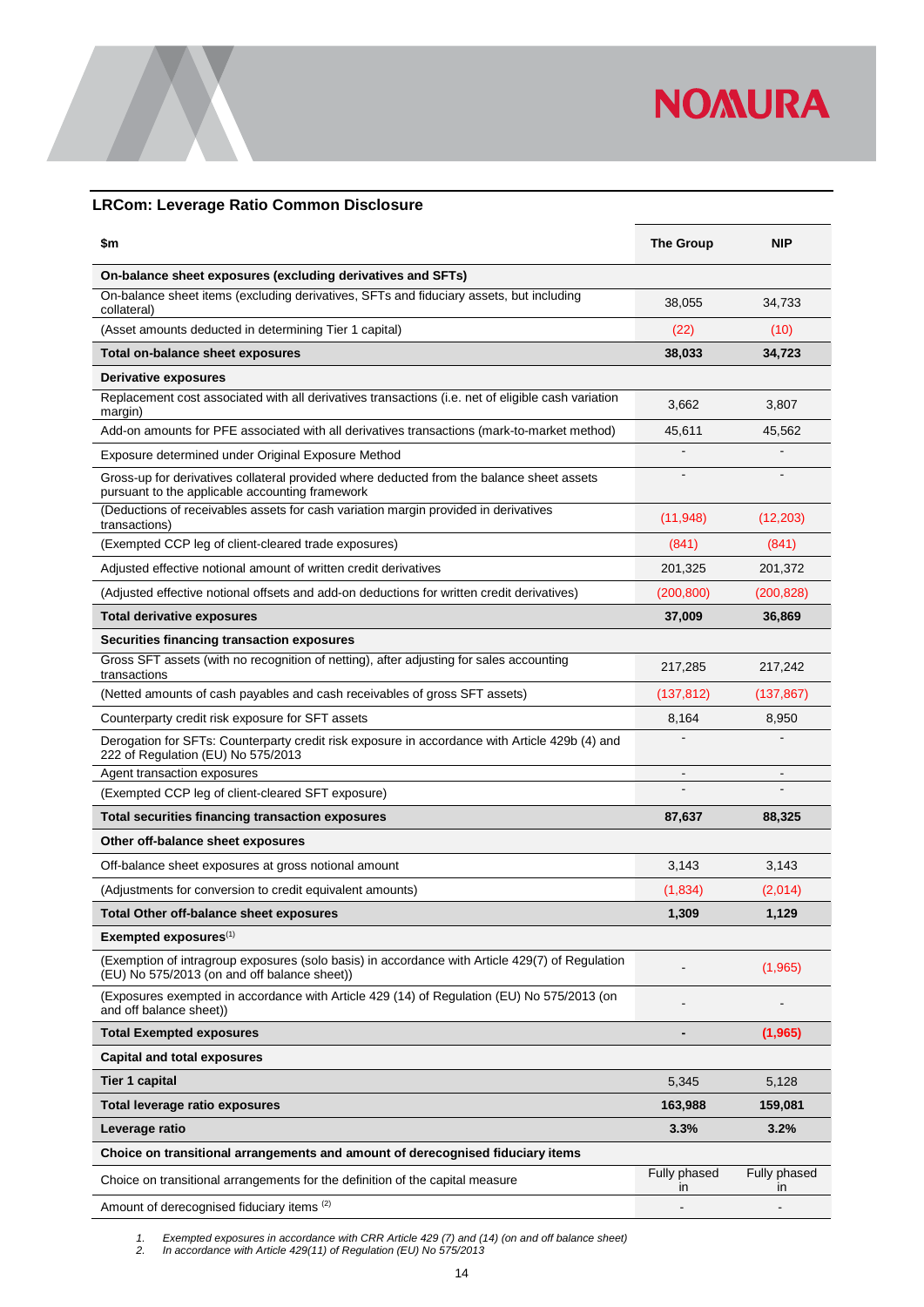## <span id="page-17-0"></span>**Appendix 1 – Other Disclosures**

#### <span id="page-17-1"></span>**CCR5-A: Impact of Netting and Collateral Held on Exposures**

The table shows the Group's derivative exposures under the mark to market approach broken down by gross positive fair value before netting. Net credit exposure (EAD) is after the application of netting, PFE and collateral. Derivative exposures under the mark to market method for NIP are materially in line with the Group.

| \$m                   | <b>Gross Positive Fair</b><br>Value or Net Carrying Netting benefits<br><b>Amount</b> |           | <b>Netted Current</b><br><b>Credit Exposure</b> | <b>Collateral Held</b> | <b>Net Credit</b><br><b>Exposure</b> |
|-----------------------|---------------------------------------------------------------------------------------|-----------|-------------------------------------------------|------------------------|--------------------------------------|
| Mark to Market Method | 58.936                                                                                | (49,681)  | 26,000                                          | 13.730                 | 12.270                               |
| Total                 | 58.936                                                                                | (49, 681) | 26,000                                          | 13.730                 | 12.270                               |

#### <span id="page-17-2"></span>**CCR5-B: Composition of Collateral for Exposures to Counterparty Credit Risk**

The table shows the collateral type and amount used and posted in relation to the Group's trading activity. Collateral segregated relates to collateral being held by a third party.

|              |            | Collateral used in derivative transactions | <b>Collateral used in SFTs</b> |                                 |                             |                         |
|--------------|------------|--------------------------------------------|--------------------------------|---------------------------------|-----------------------------|-------------------------|
| \$m\$        |            | Fair value of collateral received          |                                | Fair value of posted collateral | Fair value of<br>collateral | Fair value of<br>posted |
|              | Segregated | Unsegregated                               | Segregated                     | Unsegregated                    | received                    | collateral              |
| Security     | 537        | 1.309                                      | 1.659                          | 1.749                           | 210.463                     | 176.741                 |
| Cash         |            | 27.356                                     | $\overline{\phantom{0}}$       | 18.090                          | 137.635                     | 157,712                 |
| <b>Total</b> | 538        | 28,665                                     | 1.659                          | 19,839                          | 348,099                     | 334,454                 |

<span id="page-17-3"></span>*Table includes collateral used in internal model method*

#### **CCR3: Counterparty Risk Exposures by Risk Weight**

The table provides the Group CCR EAD reported in CCR1, by risk weight. The CCR EAD for NIP is materially in line with the Group.

|                                             | Risk Weight (%)          |                          |                          |        |                          |             |                          |                              |                     |  |  |
|---------------------------------------------|--------------------------|--------------------------|--------------------------|--------|--------------------------|-------------|--------------------------|------------------------------|---------------------|--|--|
| \$m                                         | $\bf{0}$                 | $\overline{2}$           | 4                        | 20     | 50                       | 100         | 150                      | <b>Total</b>                 | of which<br>unrated |  |  |
| <b>Central Governments or Central Banks</b> | 1,755                    |                          | $\blacksquare$           | 664    | 48                       | 91          | $\overline{\phantom{a}}$ | 2,558                        | 442                 |  |  |
| Corporates                                  | $\overline{\phantom{0}}$ |                          | $\overline{\phantom{0}}$ | 110    | 1,577                    | 9,576       | 274                      | 11,536                       | 9,114               |  |  |
| Institutions                                | $\overline{\phantom{a}}$ | 6,592                    | 5                        | 11,274 | 3,029                    | 153         | 43                       | 21,097                       | 13,147              |  |  |
| Multilateral Development Banks              | 163                      | $\overline{\phantom{a}}$ | $\overline{\phantom{a}}$ | 23     | $\blacksquare$           |             | $\overline{\phantom{a}}$ | 186                          | $\overline{2}$      |  |  |
| <b>Public Sector Entities</b>               | 2,117                    | $\overline{\phantom{a}}$ |                          | 1,203  | 27                       | 47          | $\blacksquare$           | 3,394                        | 1,105               |  |  |
| Regional governments or Local Authorities   | 59                       |                          |                          | 42     | $\overline{\phantom{0}}$ | $\mathbf 0$ | $\overline{\phantom{0}}$ | 101                          | 12                  |  |  |
| <b>International Organisations</b>          | $\mathbf{1}$             | $\overline{\phantom{a}}$ | -                        |        |                          |             |                          | 1                            | $\mathbf 0$         |  |  |
| <b>Equity Exposures</b>                     | $\overline{\phantom{0}}$ |                          |                          |        |                          |             |                          | $\qquad \qquad \blacksquare$ |                     |  |  |
| Other Items                                 | $\blacksquare$           |                          |                          |        |                          |             |                          | $\overline{\phantom{0}}$     |                     |  |  |
| <b>Total</b>                                | 4,095                    | 6,592                    | 5                        | 13,316 | 4,681                    | 9,867       | 317                      | 38,873                       | 23,823              |  |  |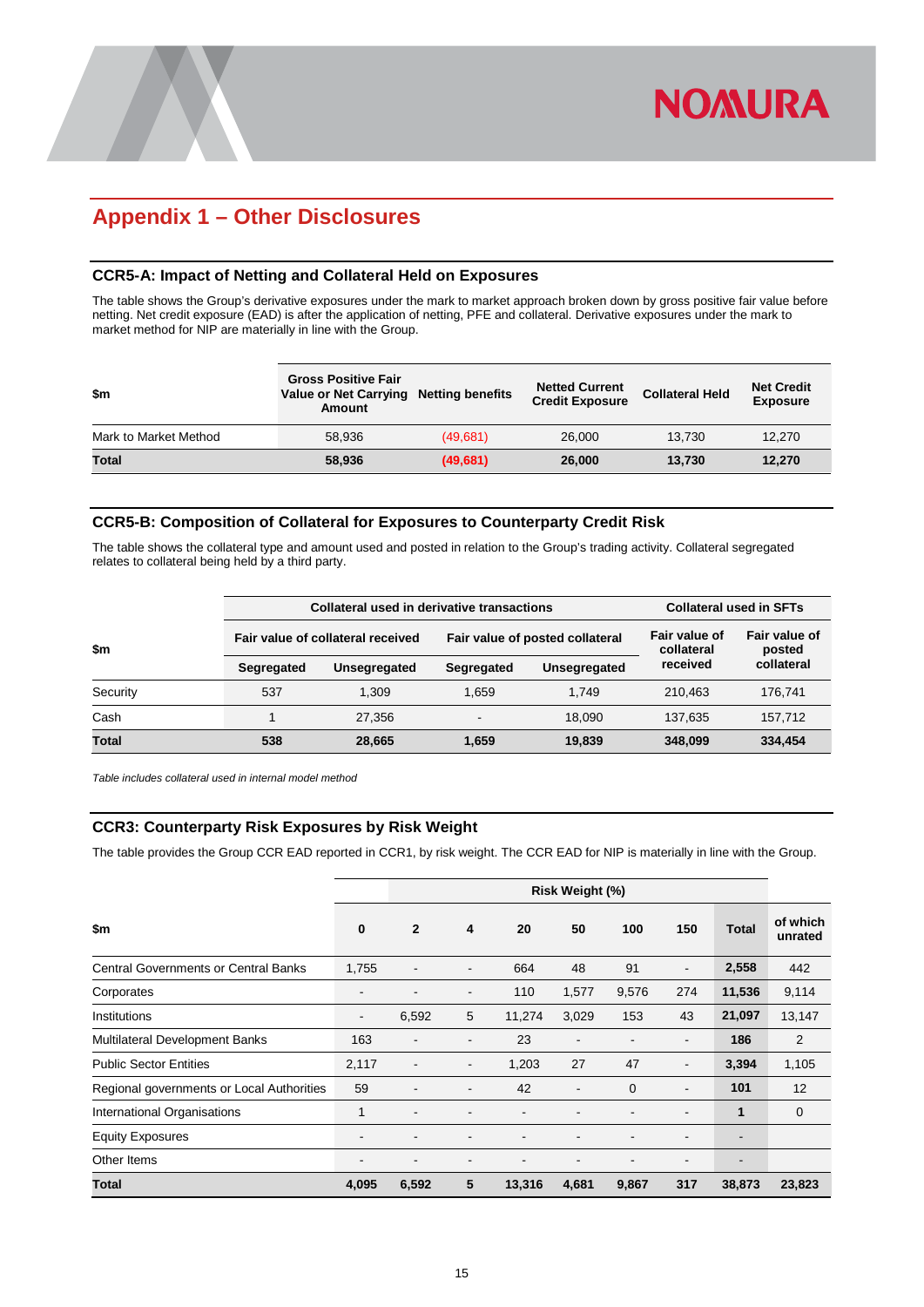### <span id="page-18-0"></span>**CR4: Credit Risk Exposure and Credit Risk Mitigation**

Tables show the effect of CRM and CCF on Credit risk exposures by exposure class split by on balance sheet ("On B/S") and off balance sheet ("Off B/S")

|                                             |             |                                                               |        | <b>The Group</b> |                            |                          |  |
|---------------------------------------------|-------------|---------------------------------------------------------------|--------|------------------|----------------------------|--------------------------|--|
|                                             |             | Exposures before CCF and Exposures post-CCF and<br><b>CRM</b> |        | <b>CRM</b>       | <b>RWA and RWA density</b> |                          |  |
| \$m                                         | On B/S      | Off B/S                                                       | On B/S | Off B/S          | Total On &<br>Off B/S RWA  | RWA density <sup>1</sup> |  |
| <b>Central Governments or Central Banks</b> | 4,570       |                                                               | 4,570  |                  | 35                         | 0.8%                     |  |
| Corporates                                  | 1,254       | 2,694                                                         | 1,254  | 1,089            | 2,004                      | 85.5%                    |  |
| Institutions                                | 2,462       |                                                               | 2,462  |                  | 530                        | 21.5%                    |  |
| <b>Multilateral Development Banks</b>       | $\mathbf 0$ |                                                               | 0      |                  | 0                          | 33.5%                    |  |
| <b>Public Sector Entities</b>               | 0           | 131                                                           | 0      | 66               | 33                         | 50.0%                    |  |
| Regional governments or Local Authorities   |             |                                                               |        |                  |                            | $\blacksquare$           |  |
| <b>Equity Exposures</b>                     | 20          |                                                               | 20     |                  | 20                         | 100.0%                   |  |
| Other items                                 | 207         | 0                                                             | 207    | 0                | 207                        | 100.0%                   |  |
| Exposures in default                        | 28          |                                                               | 28     |                  | 28                         | 100.0%                   |  |
| <b>Total</b>                                | 8,540       | 2,825                                                         | 8,540  | 1,154            | 2,857                      | 29%                      |  |

|                                             | <b>NIP</b> |                                                               |                          |            |                           |                            |  |  |  |  |  |
|---------------------------------------------|------------|---------------------------------------------------------------|--------------------------|------------|---------------------------|----------------------------|--|--|--|--|--|
|                                             |            | Exposures before CCF and Exposures post-CCF and<br><b>CRM</b> |                          | <b>CRM</b> |                           | <b>RWA and RWA density</b> |  |  |  |  |  |
| \$m                                         | On B/S     | Off B/S                                                       | On B/S                   | Off B/S    | Total On &<br>Off B/S RWA | RWA density <sup>1</sup>   |  |  |  |  |  |
| <b>Central Governments or Central Banks</b> | 3,134      |                                                               | 3,134                    |            | 35                        | 1.1%                       |  |  |  |  |  |
| Corporates                                  | 905        | 1,502                                                         | 966                      | 1,075      | 1,753                     | 85.9%                      |  |  |  |  |  |
| Institutions                                | 1,029      |                                                               | 1,029                    |            | 213                       | 20.7%                      |  |  |  |  |  |
| <b>Multilateral Development Banks</b>       | 0          |                                                               | 0                        |            | 0                         | 33.5%                      |  |  |  |  |  |
| <b>Public Sector Entities</b>               | 0          |                                                               | 0                        | 66         | 33                        | 50.0%                      |  |  |  |  |  |
| Regional governments or Local Authorities   | ٠          | ۰                                                             | $\overline{\phantom{a}}$ | ۰          | $\overline{\phantom{a}}$  | $\overline{\phantom{0}}$   |  |  |  |  |  |
| <b>Equity Exposures</b>                     | 33         |                                                               | 33                       |            | 33                        | 100.0%                     |  |  |  |  |  |
| Other items                                 | 160        |                                                               | 160                      |            | 160                       | 100.0%                     |  |  |  |  |  |
| Exposures in default                        | 28         |                                                               | 28                       |            | 28                        | 100.0%                     |  |  |  |  |  |
| Total                                       | 5,289      | 1,502                                                         | 5,351                    | 1,141      | 2,255                     | 35%                        |  |  |  |  |  |

*1. Total RWA / Total on and off balance sheet exposure post CRM and CCF*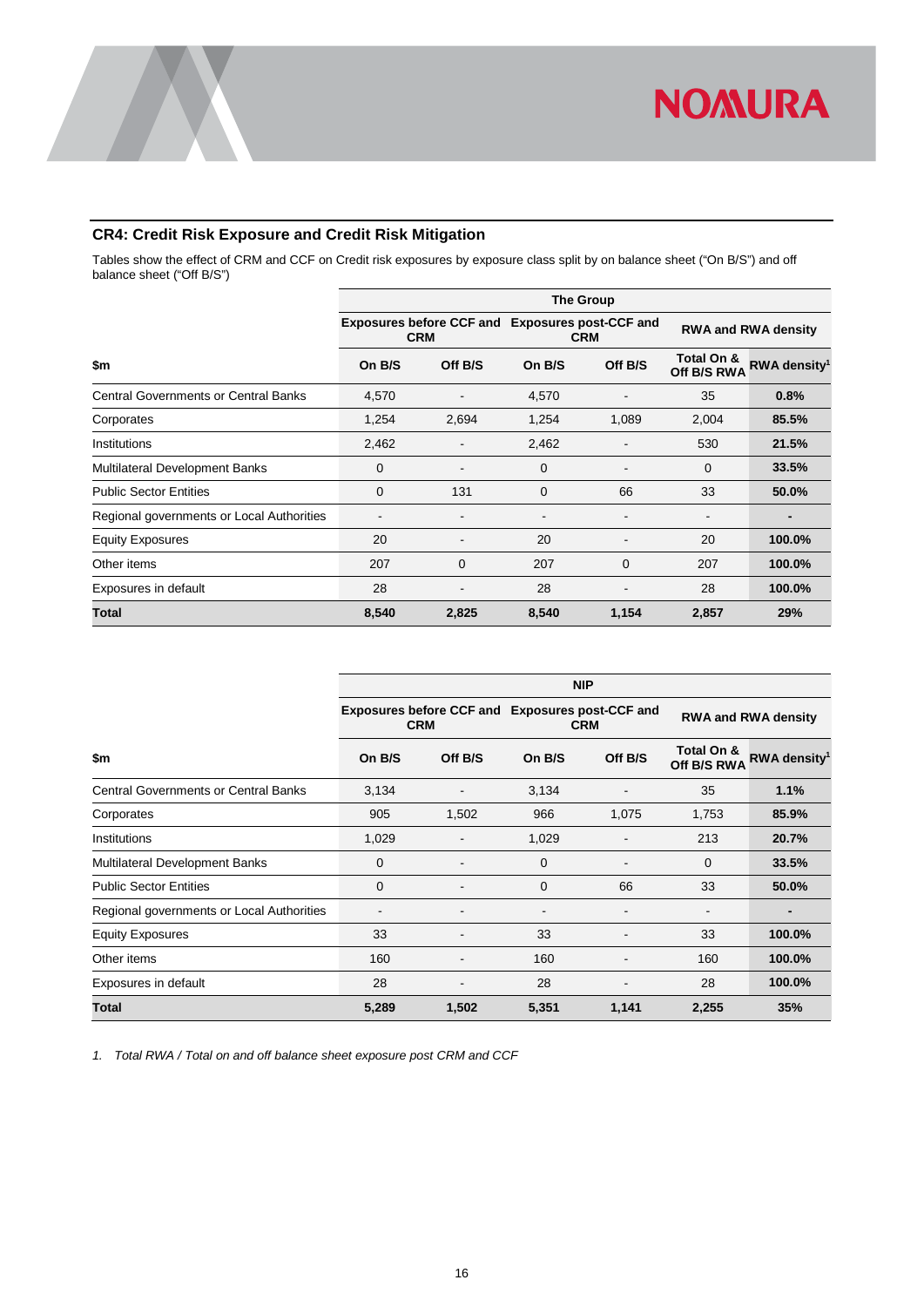#### <span id="page-19-0"></span>**CR5: Credit Risk Exposure by Risk Weight**

Table shows the breakdown of credit risk exposure for the Group by risk weight. Exposures are after CRM and CCF.

|                                             | Risk Weight (%)          |                          |                          |                          |                          |              |                          |                |                     |  |
|---------------------------------------------|--------------------------|--------------------------|--------------------------|--------------------------|--------------------------|--------------|--------------------------|----------------|---------------------|--|
| \$m                                         | 0                        | 20                       | 50                       | 100                      | 150                      | 250          | 1250                     | <b>Total</b>   | of which<br>unrated |  |
| <b>Central Governments or Central Banks</b> | 4,543                    | $\mathbf 0$              | 3                        | $\overline{2}$           | 21                       | $\mathbf{0}$ | $\blacksquare$           | 4,570          | 970                 |  |
| Corporates                                  | -                        | 5                        | 741                      | 1,528                    | 69                       |              | $\mathbf 0$              | 2,342          | 1,250               |  |
| Institutions                                | $\overline{\phantom{a}}$ | 2,339                    | 121                      | 1                        |                          |              | $\overline{\phantom{a}}$ | 2,462          | 232                 |  |
| Multilateral Development Banks              | $\mathbf 0$              | $\blacksquare$           | $\mathbf 0$              |                          |                          |              | $\overline{\phantom{a}}$ | 0              |                     |  |
| <b>Public Sector Entities</b>               | $\mathbf 0$              | $\mathbf 0$              | 66                       | $\overline{\phantom{0}}$ |                          |              | $\overline{\phantom{a}}$ | 66             | 0                   |  |
| Regional governments or Local Authorities   | $\blacksquare$           | $\overline{\phantom{a}}$ | $\overline{\phantom{0}}$ |                          |                          |              | $\overline{\phantom{a}}$ | $\blacksquare$ | $\blacksquare$      |  |
| <b>Equity Exposures</b>                     | $\overline{\phantom{a}}$ | $\blacksquare$           | $\blacksquare$           | 20                       | $\overline{\phantom{0}}$ |              | $\overline{\phantom{a}}$ | 20             | 20                  |  |
| Other Items                                 | $\mathbf 0$              | $\overline{\phantom{a}}$ | $\overline{\phantom{a}}$ | 207                      |                          |              | $\overline{\phantom{a}}$ | 207            | 207                 |  |
| Exposures in default                        | $\overline{\phantom{0}}$ |                          | $\overline{\phantom{a}}$ | 28                       | ٠                        |              | $\overline{\phantom{a}}$ | 28             | 28                  |  |
| <b>Total</b>                                | 4,543                    | 2,345                    | 932                      | 1,786                    | 89                       | $\bf{0}$     | $\bf{0}$                 | 9,695          | 2,706               |  |

#### <span id="page-19-1"></span>**CR2-A: Changes in Stock of General and Specific Credit Risk**

The table shows specific and general credit risk adjustment for the period.

|                                                                                                     |                                                                                                          | <b>The Group</b> |                                                                                                     | <b>NIP</b>                                    |                              |  |  |
|-----------------------------------------------------------------------------------------------------|----------------------------------------------------------------------------------------------------------|------------------|-----------------------------------------------------------------------------------------------------|-----------------------------------------------|------------------------------|--|--|
| \$m                                                                                                 | <b>Accumulated</b><br><b>Accumulated</b><br>specific credit<br>general credit<br>risk<br>risk adjustment |                  | \$m                                                                                                 | <b>Accumulated</b><br>specific credit<br>risk | Accum<br>genera<br>risk adju |  |  |
| <b>Opening balance</b>                                                                              | 28                                                                                                       |                  | <b>Opening balance</b>                                                                              | 28                                            |                              |  |  |
| Increases due to amounts set<br>aside for estimated loan<br>losses during the period                | 1                                                                                                        |                  | Increases due to amounts set<br>aside for estimated loan<br>losses during the period                | $\mathbf{1}$                                  |                              |  |  |
| Decreases due to amounts<br>reversed for estimated loan<br>losses during the period                 | (15)                                                                                                     |                  | Decreases due to amounts<br>reversed for estimated loan<br>losses during the period                 | (15)                                          |                              |  |  |
| Decreases due to amounts<br>taken against accumulated<br>credit risk adjustments                    |                                                                                                          |                  | Decreases due to amounts<br>taken against accumulated<br>credit risk adjustments                    |                                               |                              |  |  |
| Transfers between credit risk<br>adjustments                                                        | (0)                                                                                                      |                  | Transfers between credit risk<br>adjustments                                                        | (0)                                           |                              |  |  |
| Impact of exchange rate<br>differences                                                              |                                                                                                          |                  | Impact of exchange rate<br>differences                                                              |                                               |                              |  |  |
| Business combinations,<br>including acquisitions and<br>disposals of subsidiaries                   |                                                                                                          |                  | Business combinations,<br>including acquisitions and<br>disposals of subsidiaries                   |                                               |                              |  |  |
| Other adjustments                                                                                   |                                                                                                          |                  | Other adjustments                                                                                   |                                               |                              |  |  |
| <b>Closing balance</b>                                                                              | 14                                                                                                       |                  | <b>Closing balance</b>                                                                              | 14                                            |                              |  |  |
| Recoveries on credit risk<br>adjustments recorded directly<br>to the statement of profit or<br>loss |                                                                                                          |                  | Recoveries on credit risk<br>adjustments recorded directly<br>to the statement of profit or<br>loss |                                               |                              |  |  |
| Specific credit risk<br>adjustments directly recorded<br>to the statement of profit or<br>loss      |                                                                                                          |                  | Specific credit risk<br>adjustments directly recorded<br>to the statement of profit or<br>loss      |                                               |                              |  |  |

|                                                                                                     |                                               | NIP                                              |
|-----------------------------------------------------------------------------------------------------|-----------------------------------------------|--------------------------------------------------|
| \$m                                                                                                 | <b>Accumulated</b><br>specific credit<br>risk | Accumulated<br>general credit<br>risk adjustment |
| <b>Opening balance</b>                                                                              | 28                                            |                                                  |
| Increases due to amounts set<br>aside for estimated loan<br>losses during the period                | 1                                             |                                                  |
| Decreases due to amounts<br>reversed for estimated loan<br>losses during the period                 | (15)                                          |                                                  |
| Decreases due to amounts<br>taken against accumulated<br>credit risk adjustments                    |                                               |                                                  |
| Transfers between credit risk<br>adjustments                                                        | (0)                                           |                                                  |
| Impact of exchange rate<br>differences                                                              |                                               |                                                  |
| Business combinations,<br>including acquisitions and<br>disposals of subsidiaries                   |                                               |                                                  |
| Other adjustments                                                                                   |                                               |                                                  |
| <b>Closing balance</b>                                                                              | 14                                            |                                                  |
| Recoveries on credit risk<br>adjustments recorded directly<br>to the statement of profit or<br>loss |                                               |                                                  |
| Specific credit risk<br>adjustments directly recorded<br>to the statement of profit or<br>loss      |                                               |                                                  |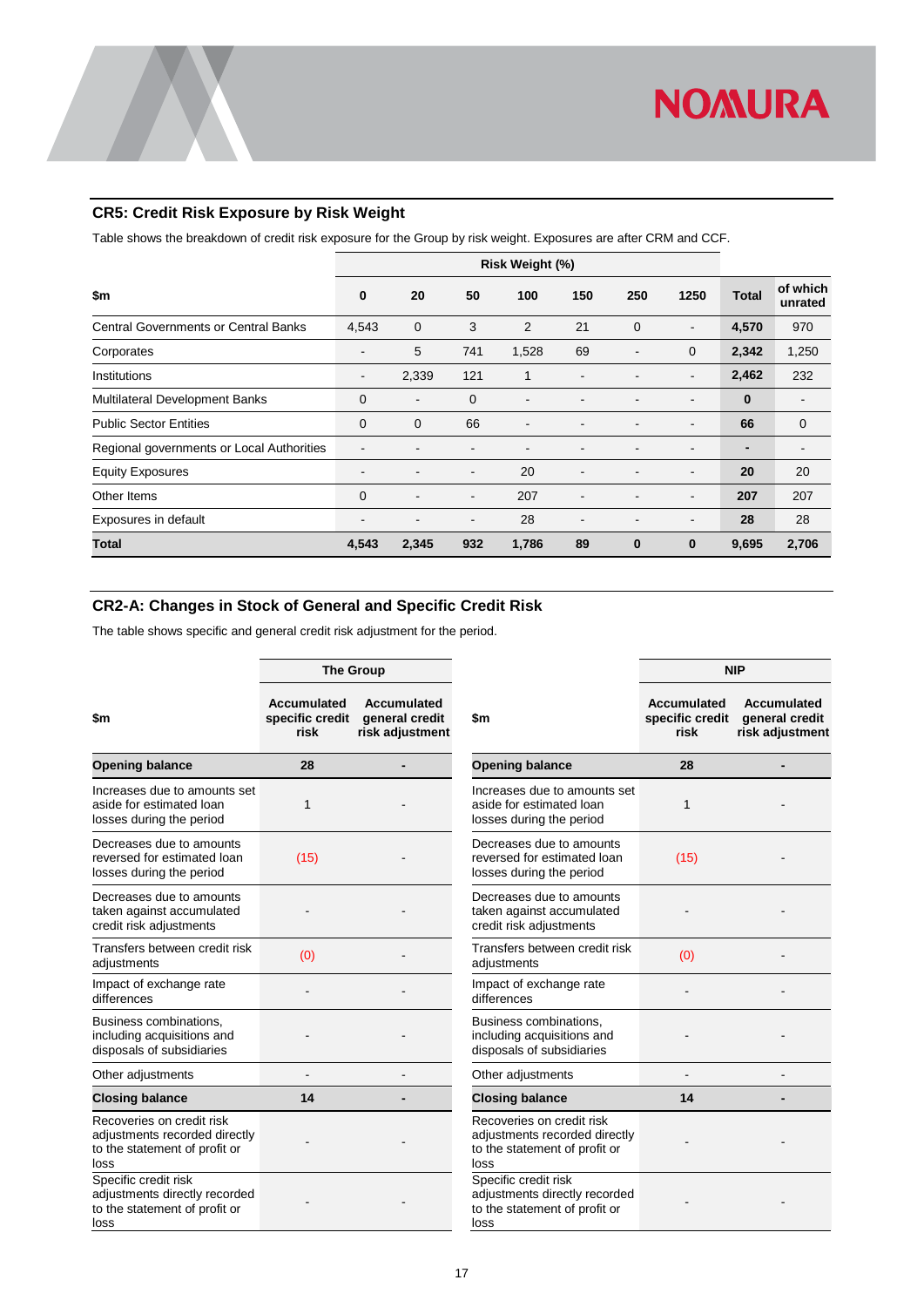

#### <span id="page-20-0"></span>**CR3: Credit Risk Mitigation Techniques**

Tables show the carrying values of exposures for loans and debt securities for the Group and NIP.

|                              | <b>The Group</b>                                            |                                   |                                           |                                                        |                                                      |  |  |  |  |  |  |
|------------------------------|-------------------------------------------------------------|-----------------------------------|-------------------------------------------|--------------------------------------------------------|------------------------------------------------------|--|--|--|--|--|--|
| $\mathsf{Sm}$                | <b>Exposures</b><br>unsecured $-$<br><b>Carrying amount</b> | <b>Exposures to</b><br>be secured | <b>Exposures secured</b><br>by collateral | <b>Exposures</b><br>secured by financial<br>quarantees | <b>Exposures</b><br>secured by credit<br>derivatives |  |  |  |  |  |  |
| <b>Total Loans</b>           | 221                                                         | -                                 | 258                                       | $\overline{\phantom{a}}$                               | -                                                    |  |  |  |  |  |  |
| <b>Total Debt Securities</b> | 787                                                         | $\blacksquare$                    |                                           | $\,$                                                   | $\overline{\phantom{0}}$                             |  |  |  |  |  |  |
| <b>Total Exposures</b>       | 1.009                                                       | -                                 | 258                                       | $\overline{\phantom{0}}$                               | $\overline{\phantom{0}}$                             |  |  |  |  |  |  |

|                              | <b>NIP</b>                                                  |                                   |                                           |                                                     |                                                      |  |  |  |  |  |  |
|------------------------------|-------------------------------------------------------------|-----------------------------------|-------------------------------------------|-----------------------------------------------------|------------------------------------------------------|--|--|--|--|--|--|
| \$m                          | <b>Exposures</b><br>unsecured $-$<br><b>Carrying amount</b> | <b>Exposures to</b><br>be secured | <b>Exposures secured</b><br>by collateral | <b>Exposures secured by</b><br>financial quarantees | <b>Exposures</b><br>secured by credit<br>derivatives |  |  |  |  |  |  |
| <b>Total Loans</b>           | 151                                                         | $\blacksquare$                    | 258                                       | $\blacksquare$                                      | -                                                    |  |  |  |  |  |  |
| <b>Total Debt Securities</b> | 49                                                          | $\blacksquare$                    | -                                         | $\blacksquare$                                      | -                                                    |  |  |  |  |  |  |
| <b>Total Exposures</b>       | 200                                                         |                                   | 258                                       | -                                                   |                                                      |  |  |  |  |  |  |

#### <span id="page-20-1"></span>**CCR6: Credit Derivative Exposures**

The table shows the credit derivative hedges bought and sold by the Group

|                                        | <b>The Group</b>                |                        |             |  |  |  |  |  |  |
|----------------------------------------|---------------------------------|------------------------|-------------|--|--|--|--|--|--|
|                                        | <b>Credit derivative hedges</b> | Other credit           |             |  |  |  |  |  |  |
| \$m                                    | <b>Protection bought</b>        | <b>Protection sold</b> | derivatives |  |  |  |  |  |  |
| <b>Notionals</b>                       |                                 |                        |             |  |  |  |  |  |  |
| Single-name credit default swaps       | 71,308                          | 70,625                 |             |  |  |  |  |  |  |
| Index credit default swaps             | 119,373                         | 118,029                |             |  |  |  |  |  |  |
| Total return swaps                     | 472                             | 472                    |             |  |  |  |  |  |  |
| Credit options                         |                                 |                        |             |  |  |  |  |  |  |
| Other credit derivatives               | 13,831                          | 13,774                 |             |  |  |  |  |  |  |
| <b>Total Notionals</b>                 | 204,984                         | 202,900                |             |  |  |  |  |  |  |
| <b>Fair Values</b>                     |                                 |                        |             |  |  |  |  |  |  |
| Positive fair value (asset)            | 1,797                           | 3,190                  |             |  |  |  |  |  |  |
| <b>Negative fair value (liability)</b> | (3,230)                         | (1,865)                |             |  |  |  |  |  |  |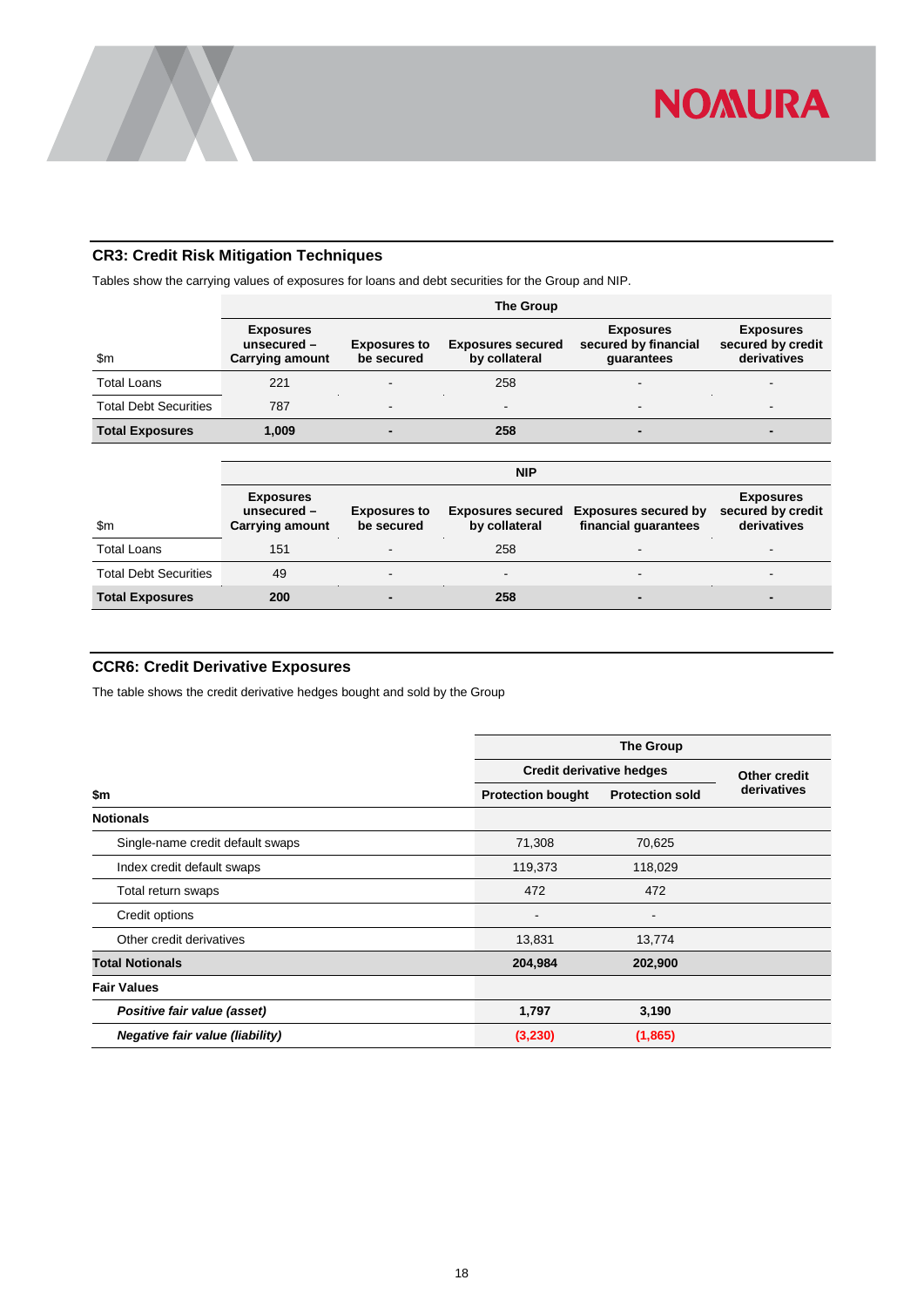

#### **Analysis of Past Due, Non-Performing and Forborne Exposures**

In December 2018, the EBA published quidelines on the disclosure of non-performing and forborne exposures, to be applied from December 2019. The quidelines introduce ten new reporting templates providing a uniform disclosure format for non-performing exposures, forborne exposures and foreclosed assets.

Proportionality is embedded in the guidelines through thresholds based on the size of the Institution and the level of non-performing exposures. The Group has assessed the threshold criteria within the guidelines and has determined that six of the ten templates are not applicable on the basis that its non-performing loan ratio is significantly lower than the reporting threshold. As per the 'EBA quidelines on disclosure of Non-Performing and forborne exposures' (EBA/GL/2018/10 dated 17th December 2018), Institutions that, according to the EBA 2016 guidelines, are required to disclose CR 1-B "Credit quality of exposures by industry or counterparty types" and CR 1-C "Credit quality of exposures by geography", will be able to comply with this obligation by disclosing CQ 5 "Quality of non-performing exposures by geography" and CQ6 "Credit quality of loans and advances by industry" on a semi-annual basis. Hence, the Group has opted to report CQ 5 and CQ 6 instead of CR 1-B and CR 1-C.

The remaining four templates are not subject to threshold criteria, however templates CQ9 "Collateral obtained by taking possession and execution process" and CQ1 "Credit quality of forborne exposures" are not applicable as the Group has no collateral taken into possession that is recognised on the balance sheet and also has no 'forborne exposures' as at 30 September, 2020.

Exposures are treated as past due when a counterparty has failed to make payment when contractually due.

<span id="page-21-0"></span>Non-performing exposures included in the tables below are subject to the FINREP regulations (Annex V).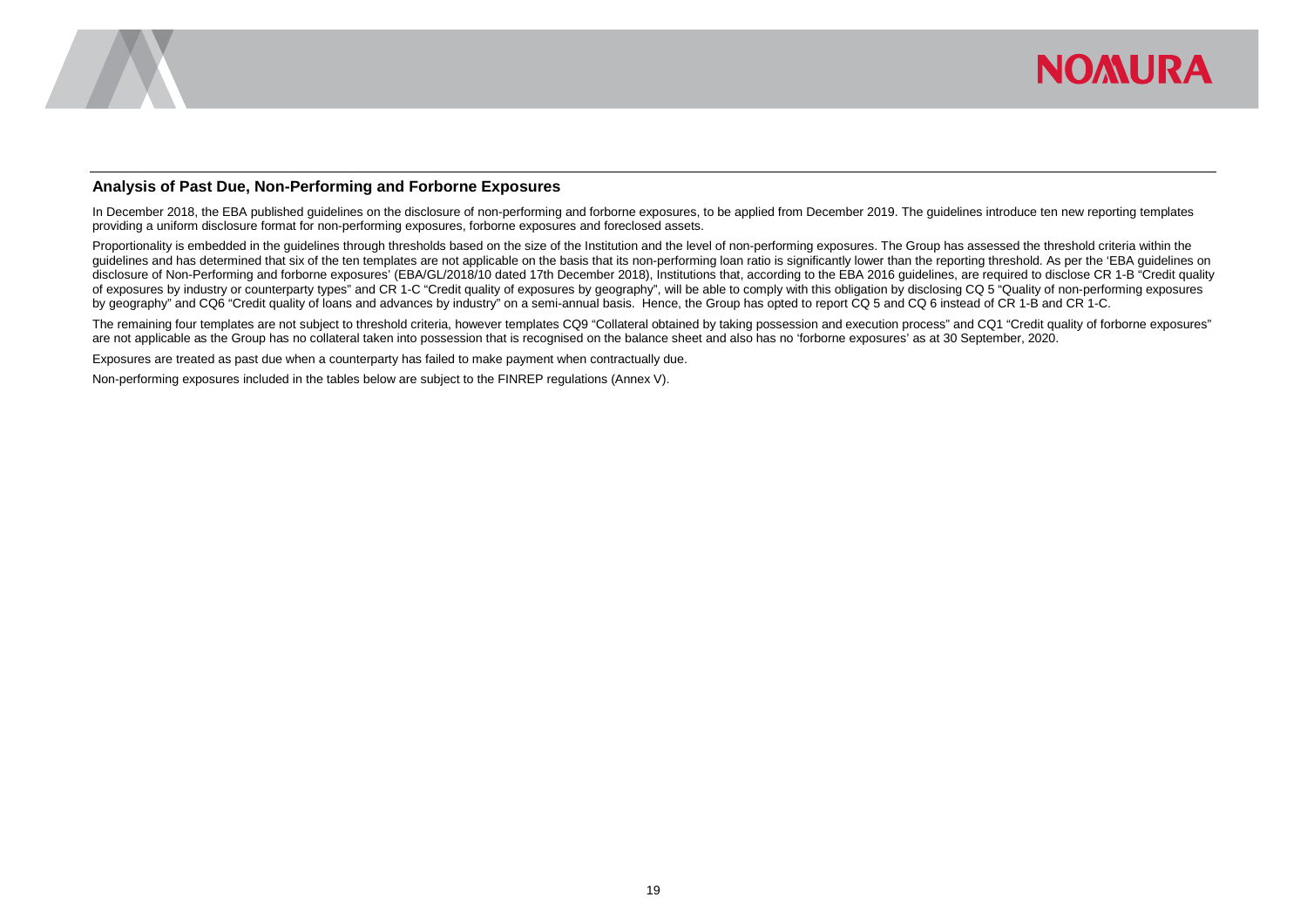

#### **Template 3: Credit quality of performing and non-performing exposures by past due days**

The table shows credit quality of performing and non-performing exposures by past due days for the Group.

<span id="page-22-0"></span>

|                              | <b>The Group</b><br>Gross carrying amount/nominal amount |                                                              |                                                     |                          |                                                                                           |                                                         |                                                       |                                                             |                                                           |                                                           |                                         |                       |  |
|------------------------------|----------------------------------------------------------|--------------------------------------------------------------|-----------------------------------------------------|--------------------------|-------------------------------------------------------------------------------------------|---------------------------------------------------------|-------------------------------------------------------|-------------------------------------------------------------|-----------------------------------------------------------|-----------------------------------------------------------|-----------------------------------------|-----------------------|--|
|                              |                                                          | <b>Performing exposures</b>                                  |                                                     | Non-performing exposures |                                                                                           |                                                         |                                                       |                                                             |                                                           |                                                           |                                         |                       |  |
| \$m                          |                                                          | Of which<br>Not past<br>due or<br>past due $\leq$<br>30 days | Of which<br>Past due ><br>30 days $\leq$<br>90 days |                          | Of which<br>Unlikely to pay<br>that are not past<br>due or are past<br>due $\leq 90$ days | Of which<br>past due<br>> 90<br>days<br>$≤ 180$<br>days | Of which<br>past due<br>>180<br>days<br>$\leq$ 1 year | Of<br>which<br>past<br>due<br>> 1 year<br>$\leq 2$<br>years | Of<br>which<br>past due<br>> 2<br>$years \leq$<br>5 years | Of<br>which<br>past due<br>> 5<br>$years \leq$<br>7 years | Of<br>which<br>past due<br>> 7<br>years | Of which<br>defaulted |  |
| Loans and advances           | 119,454                                                  | 119,427                                                      | 27                                                  | 75                       | 37                                                                                        | $\blacksquare$                                          | 38                                                    |                                                             | $\blacksquare$                                            | $\overline{\phantom{a}}$                                  |                                         | 75                    |  |
| Central banks                | 4,049                                                    | 4,049                                                        | $\sim$                                              | $\blacksquare$           | $\blacksquare$                                                                            | $\blacksquare$                                          | $\blacksquare$                                        | $\sim$                                                      | $\blacksquare$                                            | $\blacksquare$                                            |                                         | $\blacksquare$        |  |
| General governments          | 2,710                                                    | 2,710                                                        | $\sim$                                              | $\blacksquare$           | $\sim$                                                                                    | $\mathbf{r}$                                            | $\mathbf{r}$                                          | $\mathbf{r}$                                                | $\sim$                                                    | $\sim$                                                    | $\sim$                                  | $\sim$                |  |
| <b>Credit institutions</b>   | 24,260                                                   | 24,260                                                       | $\mathbf 0$                                         | $\blacksquare$           | $\blacksquare$                                                                            | $\blacksquare$                                          | $\blacksquare$                                        | $\blacksquare$                                              | $\blacksquare$                                            | $\blacksquare$                                            | $\sim$                                  | $\blacksquare$        |  |
| Other financial corporations | 88,046                                                   | 88,022                                                       | 24                                                  | 24                       | 24                                                                                        | $\blacksquare$                                          | $\sim$                                                | $\blacksquare$                                              | $\blacksquare$                                            | $\sim$                                                    |                                         | 24                    |  |
| Non-financial corporations   | 388                                                      | 385                                                          | 3                                                   | 51                       | 13                                                                                        | $\blacksquare$                                          | 38                                                    | $\blacksquare$                                              | $\blacksquare$                                            | $\blacksquare$                                            |                                         | 51                    |  |
| Of which SMEs                | $\blacksquare$                                           | $\mathbf{r}$                                                 | $\sim$                                              | $\blacksquare$           | $\sim$                                                                                    | $\blacksquare$                                          | $\bar{\phantom{a}}$                                   | $\mathbf{r}$                                                | $\sim$                                                    | $\overline{a}$                                            | $\sim$                                  | $\mathbf{r}$          |  |
| Households                   | $\overline{1}$                                           | $\overline{1}$                                               |                                                     | $\sim$                   | ÷.                                                                                        | $\overline{a}$                                          | $\overline{a}$                                        | ÷.                                                          | $\overline{a}$                                            | $\overline{a}$                                            |                                         | $\overline{a}$        |  |
| Debt securities              | 738                                                      | 738                                                          | $\sim$                                              | $\overline{\phantom{a}}$ | $\overline{\phantom{a}}$                                                                  | $\overline{\phantom{a}}$                                | $\overline{\phantom{a}}$                              | $\overline{\phantom{a}}$                                    | $\blacksquare$                                            | $\blacksquare$                                            | $\overline{\phantom{a}}$                | $\blacksquare$        |  |
| Central banks                | $\sim$                                                   | $\sim$                                                       | $\sim$                                              | $\blacksquare$           | $\blacksquare$                                                                            | $\sim$                                                  | $\mathbf{r}$                                          | $\sim$                                                      | $\blacksquare$                                            | $\sim$                                                    | $\sim$                                  | $\blacksquare$        |  |
| General governments          | 418                                                      | 418                                                          | $\overline{\phantom{a}}$                            | $\blacksquare$           | $\blacksquare$                                                                            | $\blacksquare$                                          | $\blacksquare$                                        | $\blacksquare$                                              | $\blacksquare$                                            | $\sim$                                                    | $\sim$                                  | $\blacksquare$        |  |
| <b>Credit institutions</b>   | 68                                                       | 68                                                           | $\sim$                                              | $\blacksquare$           | $\blacksquare$                                                                            | $\blacksquare$                                          | $\blacksquare$                                        | $\blacksquare$                                              | $\blacksquare$                                            | $\blacksquare$                                            | $\sim$                                  | $\blacksquare$        |  |
| Other financial corporations | 59                                                       | 59                                                           |                                                     | $\blacksquare$           | $\overline{a}$                                                                            | ä,                                                      | $\ddot{\phantom{a}}$                                  | $\blacksquare$                                              | $\blacksquare$                                            | $\blacksquare$                                            |                                         | $\overline{a}$        |  |
| Non-financial corporations   | 193                                                      | 193                                                          |                                                     | $\blacksquare$           | L,                                                                                        | $\mathbf{r}$                                            | $\blacksquare$                                        | $\blacksquare$                                              | $\blacksquare$                                            | $\sim$                                                    | $\sim$                                  | $\blacksquare$        |  |
| Off-balance-sheet exposures  | 1,071                                                    |                                                              |                                                     |                          |                                                                                           |                                                         |                                                       |                                                             |                                                           |                                                           |                                         | $\blacksquare$        |  |
| Central banks                | $\blacksquare$                                           |                                                              |                                                     | $\blacksquare$           |                                                                                           |                                                         |                                                       |                                                             |                                                           |                                                           |                                         | $\blacksquare$        |  |
| General governments          | $\blacksquare$                                           |                                                              |                                                     | $\blacksquare$           |                                                                                           |                                                         |                                                       |                                                             |                                                           |                                                           |                                         | $\blacksquare$        |  |
| <b>Credit institutions</b>   | $\blacksquare$                                           |                                                              |                                                     | $\blacksquare$           |                                                                                           |                                                         |                                                       |                                                             |                                                           |                                                           |                                         | ÷                     |  |
| Other financial corporations | 173                                                      |                                                              |                                                     | $\overline{\phantom{a}}$ |                                                                                           |                                                         |                                                       |                                                             |                                                           |                                                           |                                         |                       |  |
| Non-financial corporations   | 898                                                      |                                                              |                                                     | $\blacksquare$           |                                                                                           |                                                         |                                                       |                                                             |                                                           |                                                           |                                         |                       |  |
| Households                   |                                                          |                                                              |                                                     | $\sim$                   |                                                                                           |                                                         |                                                       |                                                             |                                                           |                                                           |                                         |                       |  |
| <b>Total</b>                 | 121,263                                                  | 120,165                                                      | 27                                                  | 75                       | 37                                                                                        | ٠                                                       | 38                                                    | ٠                                                           | ٠                                                         | ٠                                                         | ٠                                       | 75                    |  |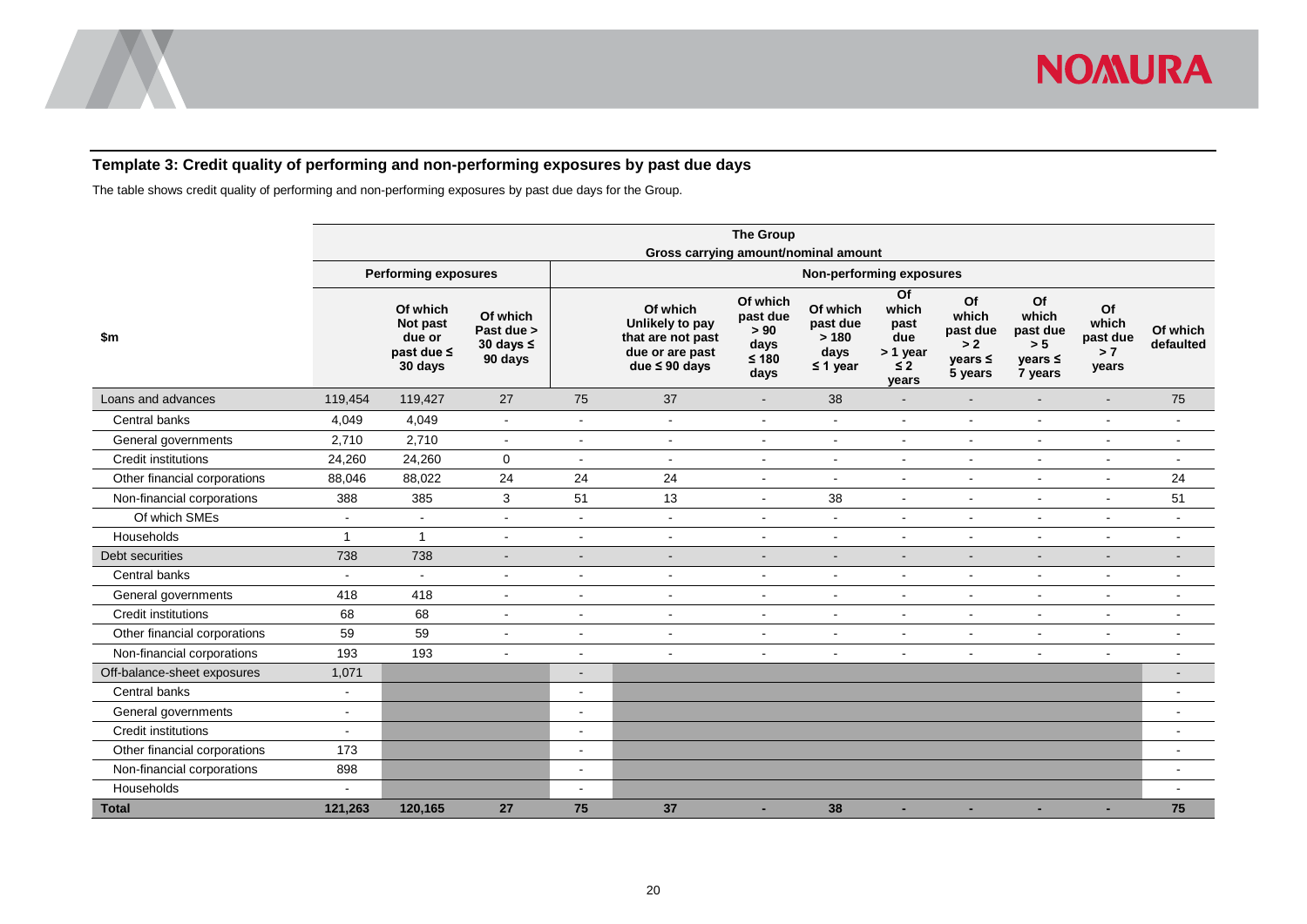

#### **Template 4: Performing and non-performing exposures and related provisions**

The table shows performing and non-performing exposures and related provisions for the Group.

<span id="page-23-0"></span>

|                              | Gross carrying amount/nominal amount |                                     |                                     |                             |                                     |                                                                              | Accumulated impairment, accumulated negative changes<br>in fair value due to credit risk and provisions |                        |                                                                                                                                             |                |                        |                                                |                               | <b>Collateral and financial</b><br>quarantees received |    |
|------------------------------|--------------------------------------|-------------------------------------|-------------------------------------|-----------------------------|-------------------------------------|------------------------------------------------------------------------------|---------------------------------------------------------------------------------------------------------|------------------------|---------------------------------------------------------------------------------------------------------------------------------------------|----------------|------------------------|------------------------------------------------|-------------------------------|--------------------------------------------------------|----|
| \$m                          | <b>Performing exposures</b>          |                                     |                                     | Non-performing<br>exposures |                                     | <b>Performing exposures</b><br>- accumulated<br>impairment and<br>provisions |                                                                                                         |                        | Non-performing exposures -<br>accumulated impairment,<br>accumulated negative changes<br>in fair value due to credit risk<br>and provisions |                |                        | <b>Accumu</b><br>lated<br>partial<br>write-off | On<br>performing<br>exposures | On non-<br>performing<br>exposures                     |    |
|                              |                                      | $\overline{of}$<br>which<br>stage 1 | $\overline{of}$<br>which<br>stage 2 |                             | $\overline{Of}$<br>which<br>stage 2 | $\overline{of}$<br>which<br>stage 3                                          |                                                                                                         | Of<br>which<br>stage 1 | $\overline{of}$<br>which<br>stage 2                                                                                                         |                | Of<br>which<br>stage 2 | Of which<br>stage 3                            |                               |                                                        |    |
| Loans and advances           | 119,454                              | 23,523                              | 65                                  | 75                          |                                     | 37                                                                           | (10)                                                                                                    | (4)                    | (6)                                                                                                                                         | (46)           |                        | (12)                                           | $\blacksquare$                | 97,460                                                 | 10 |
| Central banks                | 4,049                                | 4,049                               | $\sim$                              |                             |                                     |                                                                              | ÷.                                                                                                      | $\overline{a}$         |                                                                                                                                             |                |                        | $\sim$                                         | ä,                            | 0                                                      |    |
| General governments          | 2,710                                | 310                                 | $\sim$                              |                             |                                     | $\blacksquare$                                                               |                                                                                                         | $\blacksquare$         |                                                                                                                                             |                |                        |                                                | $\blacksquare$                | 2,401                                                  |    |
| Credit institutions          | 24,260                               | 5,423                               | $\blacksquare$                      |                             |                                     | $\blacksquare$                                                               | (0)                                                                                                     | (0)                    |                                                                                                                                             |                |                        |                                                | L,                            | 18,961                                                 |    |
| Other financial corporations | 88,046                               | 13,616                              | 18                                  | 24                          | $\mathbf{r}$                        | 24                                                                           | (3)                                                                                                     | (1)                    | (2)                                                                                                                                         | (9)            | $\sim$                 | (9)                                            | ä,                            | 75,816                                                 |    |
| Non-financial corporations   | 388                                  | 124                                 | 47                                  | 51                          | $\blacksquare$                      | 13                                                                           | (7)                                                                                                     | (3)                    | (4)                                                                                                                                         | (37)           | $\sim$                 | (3)                                            | $\overline{a}$                | 282                                                    | 10 |
| Of which SMEs                | ä,                                   | L,                                  | ÷,                                  | $\blacksquare$              | $\sim$                              | $\sim$                                                                       | $\blacksquare$                                                                                          | $\mathbf{r}$           |                                                                                                                                             | $\sim$         |                        | $\sim$                                         | $\blacksquare$                | $\tilde{\phantom{a}}$                                  |    |
| Households                   | $\overline{1}$                       | $\mathbf{1}$                        | $\blacksquare$                      |                             |                                     |                                                                              |                                                                                                         |                        |                                                                                                                                             |                | $\sim$                 |                                                | L,                            | $\blacksquare$                                         |    |
| Debt securities              | 738                                  | $\blacksquare$                      | L,                                  |                             |                                     |                                                                              |                                                                                                         |                        |                                                                                                                                             |                |                        |                                                | L,                            |                                                        |    |
| Central banks                | $\overline{a}$                       | $\blacksquare$                      | $\blacksquare$                      |                             |                                     | $\sim$                                                                       |                                                                                                         |                        |                                                                                                                                             |                |                        |                                                | L,                            |                                                        |    |
| General governments          | 418                                  | L,                                  |                                     |                             |                                     |                                                                              |                                                                                                         |                        |                                                                                                                                             |                |                        |                                                |                               |                                                        |    |
| <b>Credit institutions</b>   | 68                                   | $\blacksquare$                      | $\sim$                              | $\overline{a}$              | $\overline{a}$                      | $\sim$                                                                       | $\overline{a}$                                                                                          | $\overline{a}$         |                                                                                                                                             | $\overline{a}$ | $\sim$                 |                                                | $\overline{a}$                | $\sim$                                                 |    |
| Other financial corporations | 59                                   | $\overline{a}$                      | $\overline{a}$                      |                             |                                     |                                                                              |                                                                                                         |                        |                                                                                                                                             |                |                        |                                                | $\overline{a}$                |                                                        |    |
| Non-financial corporations   | 193                                  | L,                                  | $\sim$                              |                             |                                     | $\sim$                                                                       |                                                                                                         | $\overline{a}$         |                                                                                                                                             |                |                        |                                                | $\blacksquare$                |                                                        |    |
| Off-balance-sheet exposures  | 1,071                                | 1,002                               | 70                                  |                             |                                     |                                                                              | (5)                                                                                                     | (3)                    | (3)                                                                                                                                         |                |                        |                                                |                               |                                                        |    |
| Central banks                | $\blacksquare$                       | $\overline{a}$                      | $\sim$                              | $\blacksquare$              | $\blacksquare$                      | $\sim$                                                                       | $\overline{a}$                                                                                          | $\overline{a}$         | $\sim$                                                                                                                                      |                | $\sim$                 | $\overline{\phantom{a}}$                       |                               | $\blacksquare$                                         |    |
| General governments          | $\blacksquare$                       | $\blacksquare$                      | $\blacksquare$                      | $\blacksquare$              | $\blacksquare$                      | $\sim$                                                                       | $\blacksquare$                                                                                          | $\blacksquare$         | $\blacksquare$                                                                                                                              | $\blacksquare$ |                        | $\blacksquare$                                 |                               | ۰                                                      |    |
| Credit institutions          | $\blacksquare$                       | $\blacksquare$                      | $\blacksquare$                      | $\sim$                      |                                     |                                                                              | $\blacksquare$                                                                                          | $\mathbf{r}$           | $\sim$                                                                                                                                      |                |                        | $\overline{\phantom{a}}$                       |                               | $\blacksquare$                                         |    |
| Other financial corporations | 173                                  | 173                                 | $\mathbf{1}$                        | $\blacksquare$              | $\blacksquare$                      | $\blacksquare$                                                               | (1)                                                                                                     | (1)                    | $\blacksquare$                                                                                                                              | $\blacksquare$ | $\sim$                 | $\blacksquare$                                 |                               | ä,                                                     |    |
| Non-financial corporations   | 898                                  | 829                                 | 69                                  | $\blacksquare$              | $\overline{\phantom{a}}$            | $\sim$                                                                       | (4)                                                                                                     | (2)                    | (3)                                                                                                                                         | $\sim$         |                        |                                                |                               | ÷                                                      |    |
| Households                   |                                      | $\overline{\phantom{a}}$            | $\sim$                              |                             | $\blacksquare$                      | $\blacksquare$                                                               | $\overline{a}$                                                                                          | $\blacksquare$         | $\sim$                                                                                                                                      |                |                        |                                                |                               |                                                        |    |
| <b>Total</b>                 | 121,263                              | 24,525                              | 135                                 | 75                          |                                     | 37                                                                           | (15)                                                                                                    | (7)                    | (9)                                                                                                                                         | (46)           |                        | (12)                                           |                               | 97,460                                                 | 10 |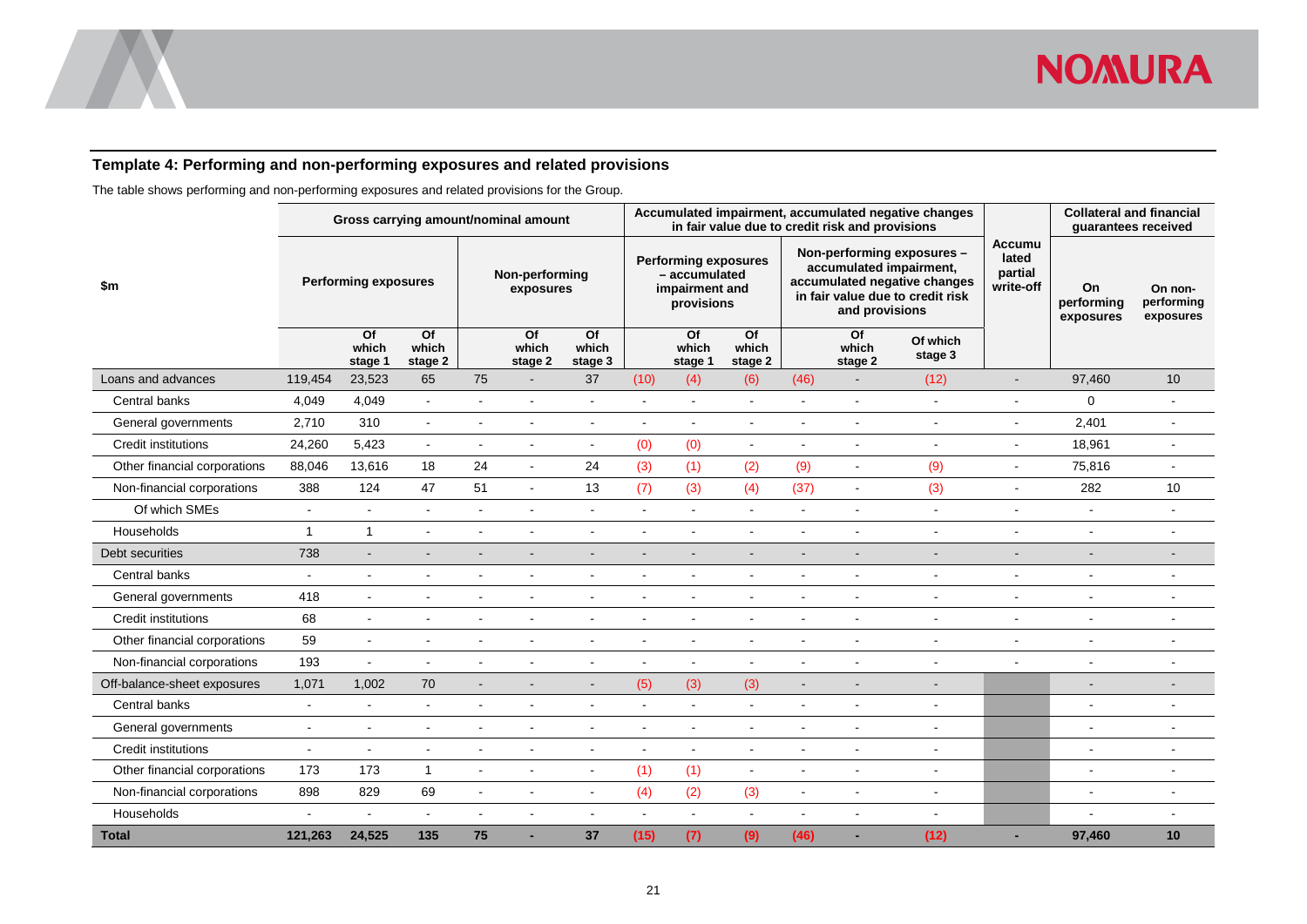

#### **Template 5: Quality of non-performing exposures by geography**

The table shows quality of non-performing exposures by geography for the Group.

<span id="page-24-0"></span>

|                               |                 |                 | Gross carrying/nominal amount |                  | <b>Accumulated</b> | Provisions on off-balance- | Accumulated negative changes in  |
|-------------------------------|-----------------|-----------------|-------------------------------|------------------|--------------------|----------------------------|----------------------------------|
| \$m                           |                 |                 | Of which non-performing       | Of which subject | impairment         | sheet commitments and      | fair value due to credit risk on |
|                               |                 |                 | Of which defaulted            | to impairment    |                    | financial guarantees given | non-performing exposures         |
| On-balance-sheet exposures    | 120,267         | 75              | 75                            | 23,623           | (22)               |                            | (34)                             |
| <b>Region - EMEA</b>          | 28,942          | 75              | 75                            | 11,012           | (22)               |                            | (34)                             |
| Jersey, Channel Islands       | 293             | $\overline{24}$ | 24                            | 24               | (9)                |                            | $\sim$                           |
| <b>United Arab Emirates</b>   | 181             | 38              | 38                            | 51               | (0)                |                            | (34)                             |
| <b>United Kingdom</b>         | 8,092           | 13              | 13                            | 5,360            | (9)                |                            | $\sim$                           |
| France                        | 4,827           | $\sim$          | $\blacksquare$                | 570              | (1)                |                            | $\blacksquare$                   |
| Denmark                       | 2,753           | $\sim$          | $\blacksquare$                | 42               | (0)                |                            | $\sim$                           |
| Germany                       | 2,511           | $\sim$          | $\sim$                        | 1,024            | $\overline{(0)}$   |                            | $\blacksquare$                   |
| Luxembourg                    | 1,880           | $\blacksquare$  | $\blacksquare$                | 1,021            | (0)                |                            | $\sim$                           |
| Netherlands                   | 1,468           | $\sim$          | $\sim$                        | 877              | $\overline{(2)}$   |                            | $\sim$                           |
| Switzerland                   | 1,090           | $\mathbf{r}$    | $\blacksquare$                | 848              | $\omega$           |                            | $\sim$                           |
| Other countries               | 5,847           | $\blacksquare$  | $\blacksquare$                | 1,195            | (1)                |                            | $\blacksquare$                   |
| <b>Region - Americas</b>      | 35,385          | $\blacksquare$  | $\overline{\phantom{a}}$      | 4,639            | $\blacksquare$     |                            | $\blacksquare$                   |
| Cayman Islands                | 23,220          | $\blacksquare$  | $\mathbf{r}$                  | 1,824            | (0)                |                            | $\sim$                           |
| United States of America      | 10,153          | $\blacksquare$  | $\blacksquare$                | 2,446            | (0)                |                            | $\sim$                           |
| <b>British Virgin Islands</b> | 1,076           | $\mathbf{r}$    | $\sim$                        | 124              | $\sim$             |                            | $\sim$                           |
| Bermuda                       | 401             | $\sim$          | $\sim$                        | $\frac{1}{34}$   | $\sim$             |                            | $\sim$                           |
| Other countries               | 535             | $\blacksquare$  | $\blacksquare$                | 111              | $\blacksquare$     |                            | $\blacksquare$                   |
| <b>Region - Asia Pacific</b>  | 55,940          | ÷,              |                               | 7,972            | $\sim$             |                            | $\blacksquare$                   |
| Japan                         | 50,636          | $\sim$          | $\sim$                        | 6,957            | $\blacksquare$     |                            | $\sim$                           |
| Hong Kong                     | 2,798           | $\mathbf{r}$    | $\mathbf{r}$                  | 302              | $\sim$             |                            | $\sim$                           |
| Singapore                     | 1,300           | $\blacksquare$  | $\blacksquare$                | 493              | $\blacksquare$     |                            | $\blacksquare$                   |
| India                         | 469             | $\sim$          | $\blacksquare$                | $\mathbf{1}$     | $\sim$             |                            | $\blacksquare$                   |
| Other countries               | 737             | $\blacksquare$  | $\blacksquare$                | 219              | $\blacksquare$     |                            | $\blacksquare$                   |
| Off-balance-sheet exposures   | 1,071           | $\blacksquare$  | $\blacksquare$                | $\blacksquare$   | $\blacksquare$     | (5)                        | $\blacksquare$<br>$\blacksquare$ |
| <b>Region - EMEA</b>          | 1,049           | ÷,              |                               |                  |                    | (5)                        |                                  |
| France                        | 410             | $\mathbf{r}$    | $\sim$                        |                  |                    | (1)                        |                                  |
| <b>United Kingdom</b>         | 382             | $\blacksquare$  | $\sim$                        |                  |                    | (0)                        |                                  |
| Luxembourg                    | 132             | $\blacksquare$  | $\mathbf{r}$                  |                  |                    | (1)                        |                                  |
| Netherlands                   | 54              | $\overline{a}$  | $\mathbf{r}$                  |                  |                    | (1)                        |                                  |
| Other countries               | $\overline{71}$ | $\mathbf{r}$    | $\sim$                        |                  |                    | (1)                        |                                  |
| Region - Americas             | 22              |                 |                               |                  |                    | $\overline{a}$             |                                  |
| Cayman Islands                | 15              | $\mathbf{r}$    | $\sim$                        |                  |                    | (0)                        |                                  |
| United States of America      | $\overline{7}$  | ä,              |                               |                  |                    | (0)                        |                                  |
| <b>Total</b>                  | 121,338         | 75              | 75                            | 23,623           | (22)               | (5)                        | (34)                             |